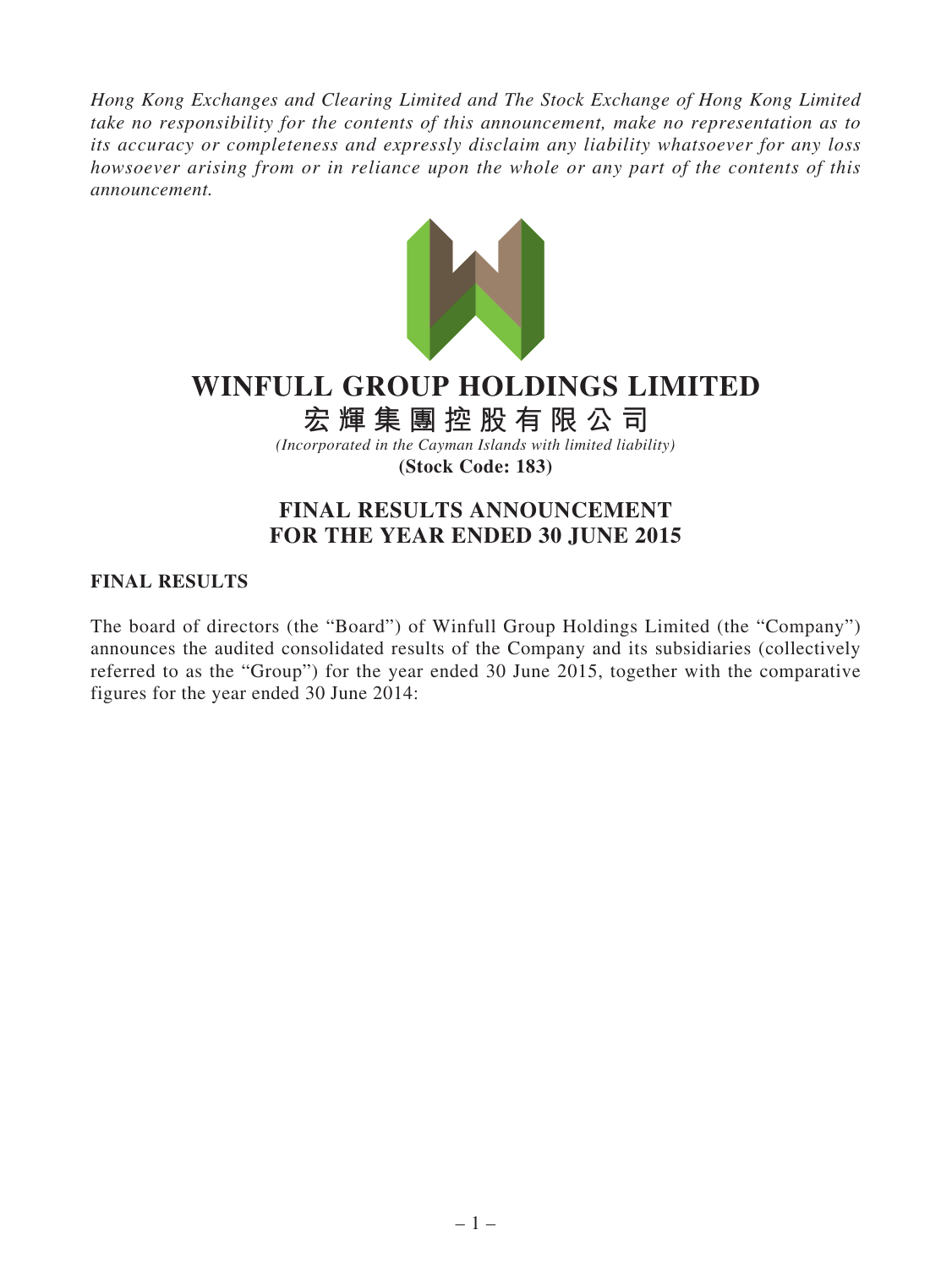## **CONSOLIDATED INCOME STATEMENT**

*For the year ended 30 June 2015*

|                                                                                                                                                                                                                                      | <b>Notes</b>        | 2015<br><b>HK\$'000</b>               | 2014<br>HK\$'000<br>(Re-presented)   |
|--------------------------------------------------------------------------------------------------------------------------------------------------------------------------------------------------------------------------------------|---------------------|---------------------------------------|--------------------------------------|
| <b>Continuing operations</b><br>Revenue<br>Cost of sales                                                                                                                                                                             | $\overline{4}$      | 7,236<br>(1,255)                      | 497,016<br>(340, 116)                |
| Gross profit                                                                                                                                                                                                                         |                     | 5,981                                 | 156,900                              |
| Other income<br>Selling and distribution expenses<br>Administrative expenses and other operating expenses<br>Finance costs                                                                                                           | 5                   | 29,532<br>(220)<br>(22, 192)<br>(588) | 107,674<br>(272)<br>(28, 140)<br>(5) |
| Profit before income tax<br>Income tax credit/(expense)                                                                                                                                                                              | 6<br>$\overline{7}$ | 12,513<br>121                         | 236,157<br>(32, 692)                 |
| Profit for the year from continuing operations                                                                                                                                                                                       |                     | 12,634                                | 203,465                              |
| <b>Discontinued operations</b><br>Loss for the year from discontinued operations                                                                                                                                                     | 8                   | (41, 525)                             | (193, 014)                           |
| (Loss)/Profit for the year                                                                                                                                                                                                           |                     | (28, 891)                             | 10,451                               |
| (Loss)/Profit for the year attributable to:<br>Owners of the Company<br>Profit for the year from continuing operations<br>Loss for the year from discontinued operations<br>(Loss)/Profit for the year attributable to owners of the |                     | 12,945<br>(41, 525)                   | 203,516<br>(193, 014)                |
| Company                                                                                                                                                                                                                              |                     | (28, 580)                             | 10,502                               |
| Non-controlling interests<br>Loss for the year from continuing operations<br>Loss for the year from discontinued operations                                                                                                          |                     | (311)                                 | (51)                                 |
| Loss for the year attributable to non-controlling<br>interests                                                                                                                                                                       |                     | (311)                                 | (51)                                 |
|                                                                                                                                                                                                                                      |                     | (28, 891)                             | 10,451                               |
| (Losses)/Earnings per share from continuing and<br>discontinued operations<br>Basic and diluted                                                                                                                                      | 10                  | $HK(0.89)$ cent                       | HK0.30 cent                          |
| Earnings per share for profit from continuing<br>operations<br>Basic and diluted                                                                                                                                                     | 10                  | HK0.40 cent                           | HK5.85 cents                         |
| Losses per share for loss from discontinued<br>operations<br>Basic and diluted                                                                                                                                                       | 10                  | $HK(1.29)$ cents                      | $HK(5.55)$ cents                     |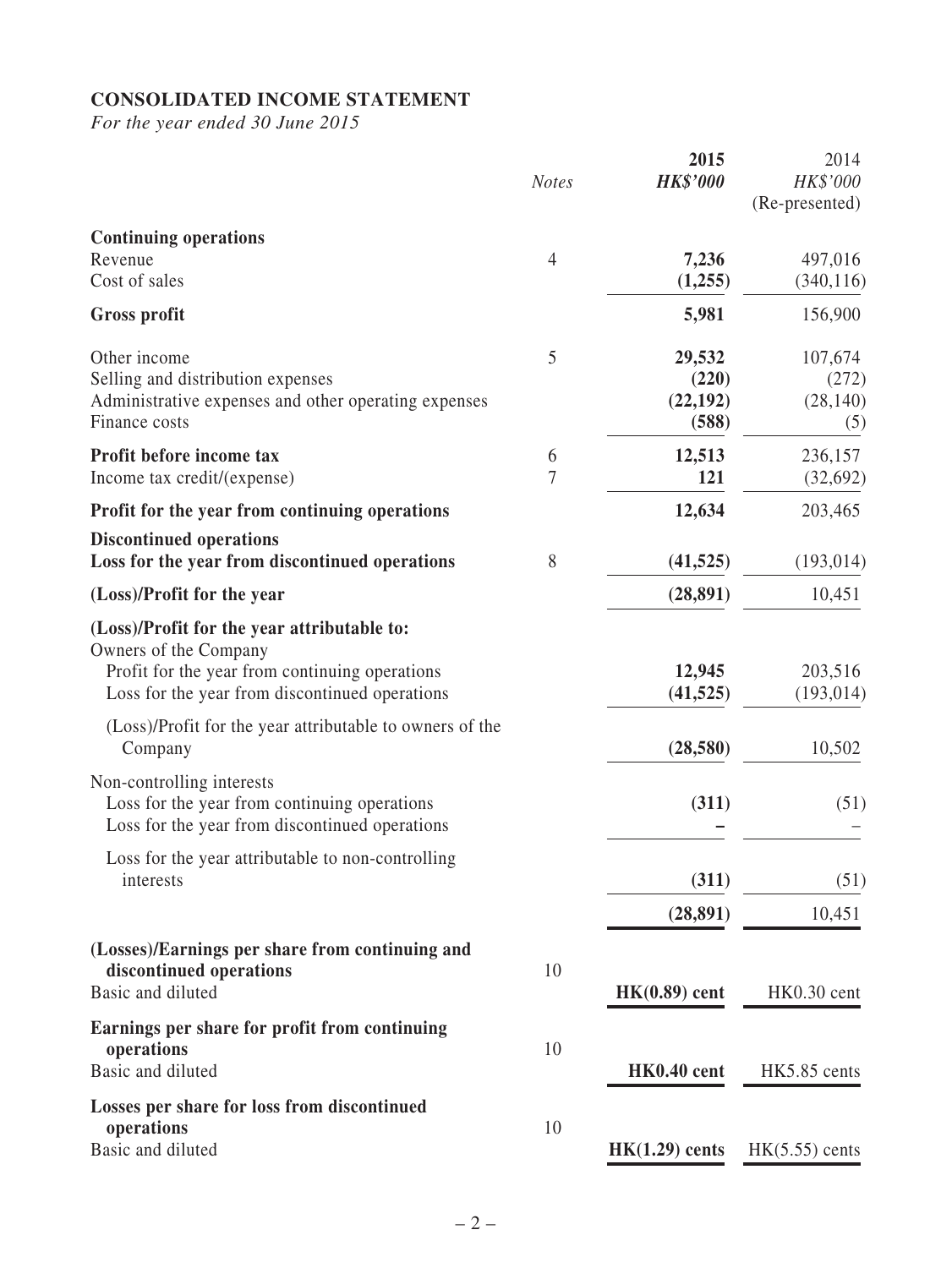## **CONSOLIDATED STATEMENT OF COMPREHENSIVE INCOME**

*For the year ended 30 June 2015*

|                                                                | 2015<br><b>HK\$'000</b> | 2014<br>HK\$'000 |
|----------------------------------------------------------------|-------------------------|------------------|
| (Loss)/Profit for the year                                     | (28, 891)               | 10,451           |
| Other comprehensive income                                     |                         |                  |
| Items that may be reclassified subsequently to profit or loss: |                         |                  |
| Net fair value gains on available-for-sale financial assets    | 4,111                   | 2,147            |
| Reclassified from equity to profit or loss on significant      |                         |                  |
| decline in fair value of available-for-sale financial assets   |                         | 9,865            |
| Reclassified from equity to profit or loss on disposals of     |                         |                  |
| available-for-sale financial assets                            | (11, 367)               | (8,667)          |
| Exchange differences arising on translation of foreign         |                         |                  |
| operations                                                     | (10,223)                | 6,159            |
|                                                                |                         |                  |
| Other comprehensive income for the year, net of tax            | (17, 479)               | 9,504            |
| Total comprehensive income for the year                        | (46,370)                | 19,955           |
|                                                                |                         |                  |
| Total comprehensive income for the year attributable to:       |                         |                  |
| Owners of the Company                                          | (46, 059)               | 20,006           |
| Non-controlling interests                                      | (311)                   | (51)             |
|                                                                |                         |                  |
|                                                                | (46,370)                | 19,955           |
|                                                                |                         |                  |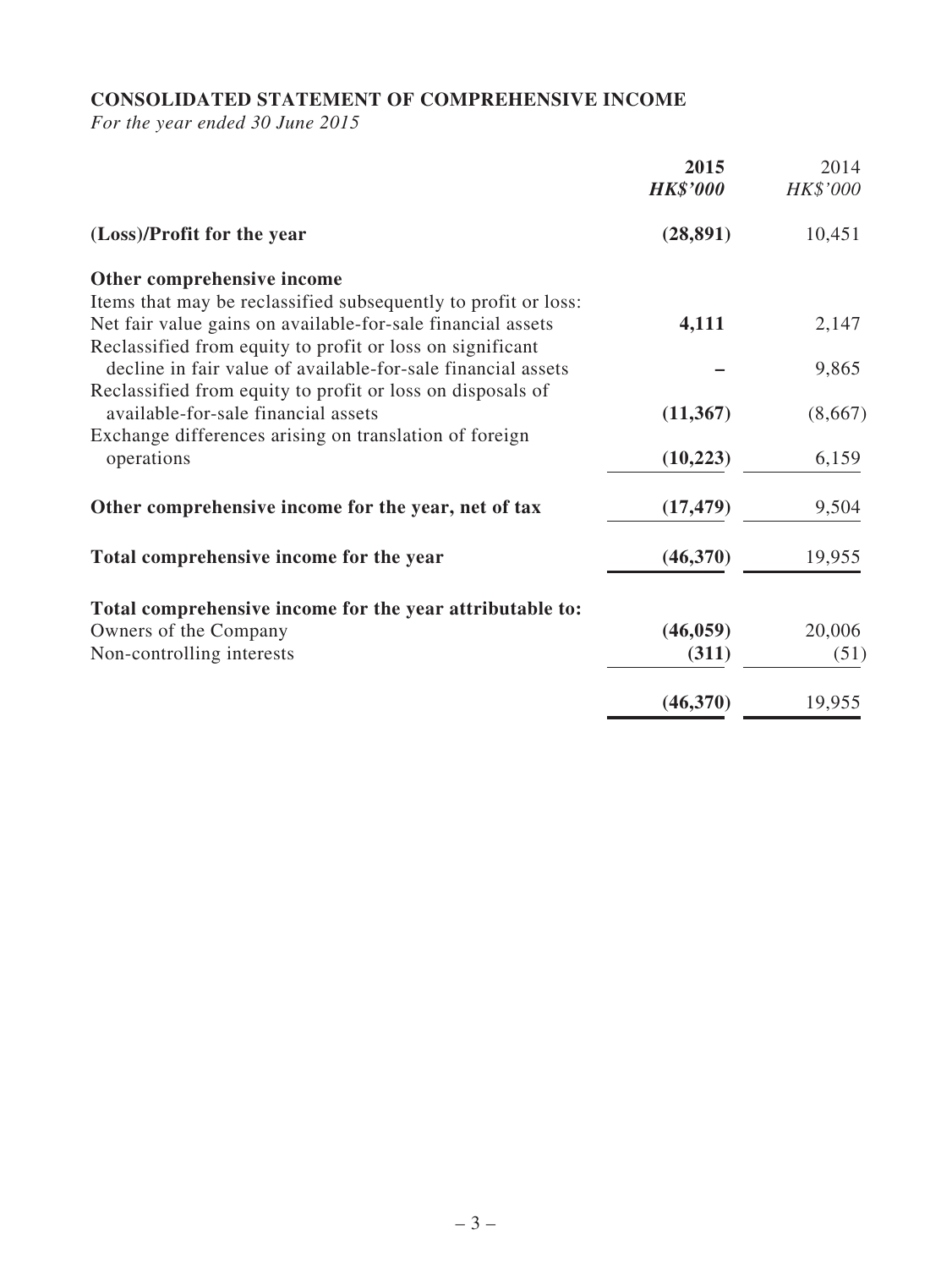## **CONSOLIDATED STATEMENT OF FINANCIAL POSITION**

*As at 30 June 2015*

|                                                       | <b>Notes</b> | 2015<br><b>HK\$'000</b> | 2014<br>HK\$'000 |
|-------------------------------------------------------|--------------|-------------------------|------------------|
| <b>ASSETS AND LIABILITIES</b>                         |              |                         |                  |
| <b>Non-current assets</b>                             |              |                         |                  |
| Property, plant and equipment                         |              | 1,915                   | 128,489          |
| Investment properties                                 |              | 228,800                 | 249,000          |
| Interests in associates                               |              |                         | 517              |
| Amounts due from an associate                         |              |                         | 4,328            |
| Interests in a joint venture                          |              |                         | 640              |
| Amounts due from a joint venture                      |              |                         | 4,526            |
| Goodwill                                              | 11           |                         | 73,000           |
| Available-for-sale financial assets                   |              | 57,188                  | 75,575           |
|                                                       |              |                         |                  |
|                                                       |              | 287,903                 | 536,075          |
| <b>Current assets</b>                                 |              |                         |                  |
| Amounts due from associates                           |              | 125,613                 | 99,814           |
| Amounts due from a joint venture                      |              | 20                      |                  |
| Available-for-sale financial assets                   |              |                         | 25,178           |
| Properties held for trading                           |              | 32,450                  | 50,122           |
| Properties under development                          |              | 444,705                 | 444,444          |
| Trade receivables                                     | 12           | 1,011                   | 16,054           |
| Prepayments, deposits and other receivables           |              | 5,279                   | 15,443           |
| Financial assets at fair value through profit or loss |              | 1,626                   | 1,372            |
| Cash and bank balances                                |              | 589,283                 | 734,053          |
| Restricted bank deposits                              |              |                         | 111,022          |
|                                                       |              | 1,199,987               | 1,497,502        |
| <b>Current liabilities</b>                            |              |                         |                  |
| Accrued expenses and other payables                   |              | 4,444                   | 127,642          |
| <b>Borrowings</b>                                     |              |                         | 130,752          |
| Finance lease liabilities                             |              |                         | 432              |
| Amounts due to non-controlling shareholders           |              | 234,122                 | 218,603          |
| Provision for income tax                              |              | 7,648                   | 36,051           |
|                                                       |              | 246,214                 | 513,480          |
| <b>Net current assets</b>                             |              | 953,773                 | 984,022          |
| <b>Total assets less current liabilities</b>          |              | 1,241,676               | 1,520,097        |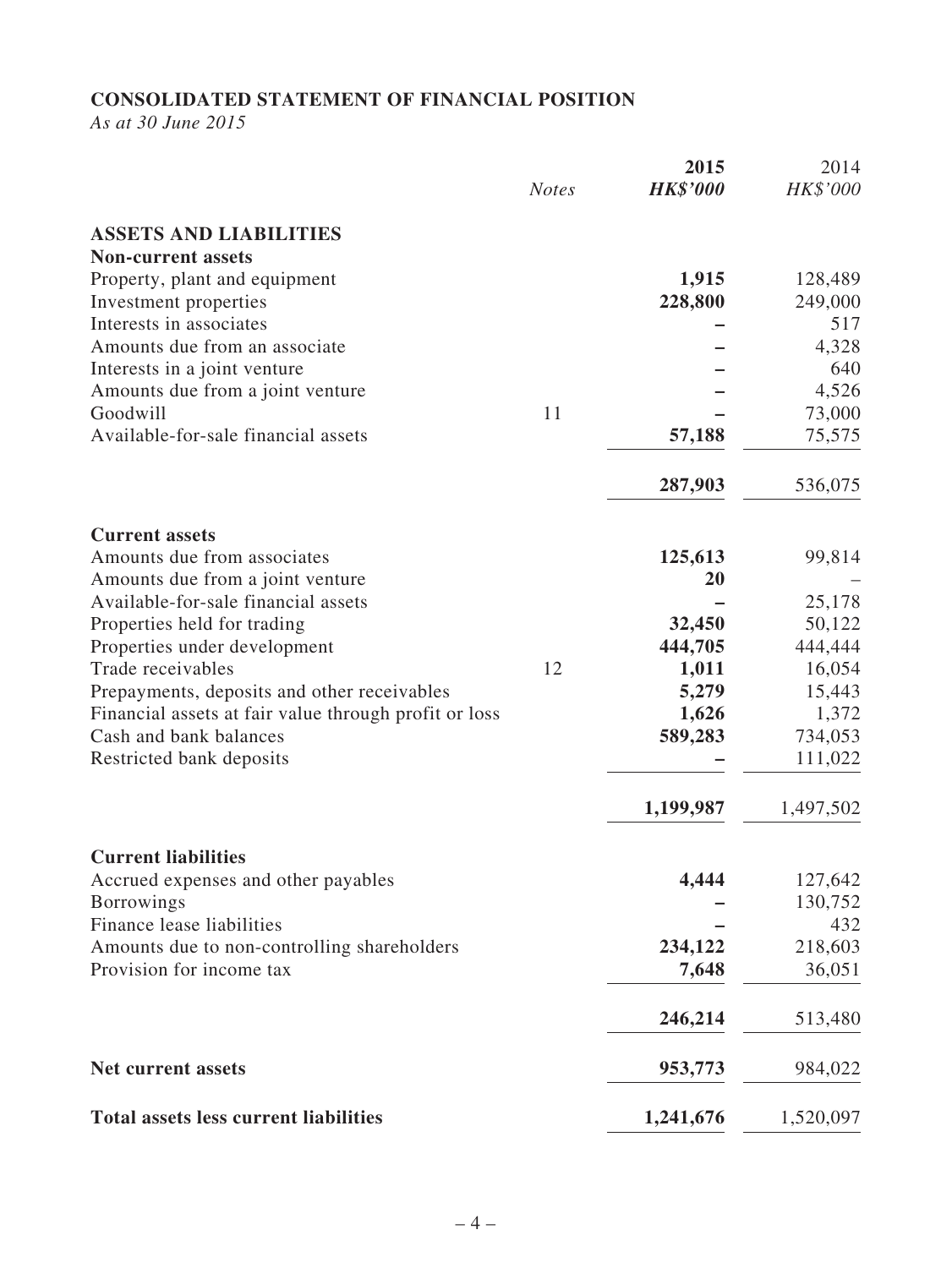|                                                     | 2015<br><b>HK\$'000</b> | 2014<br>HK\$'000 |
|-----------------------------------------------------|-------------------------|------------------|
| <b>Non-current liabilities</b>                      |                         |                  |
| Finance lease liabilities                           |                         | 1,404            |
| Deferred tax liabilities                            | 325                     | 365              |
|                                                     | 325                     | 1,769            |
| <b>Net assets</b>                                   | 1,241,351               | 1,518,328        |
| <b>EQUITY</b>                                       |                         |                  |
| Share capital                                       | 27,185                  | 34,785           |
| Reserves                                            | 1,214,723               | 1,483,602        |
| <b>Equity attributable to owners of the Company</b> | 1,241,908               | 1,518,387        |
| <b>Non-controlling interests</b>                    | (557)                   | (59)             |
| <b>Total equity</b>                                 | 1,241,351               | 1,518,328        |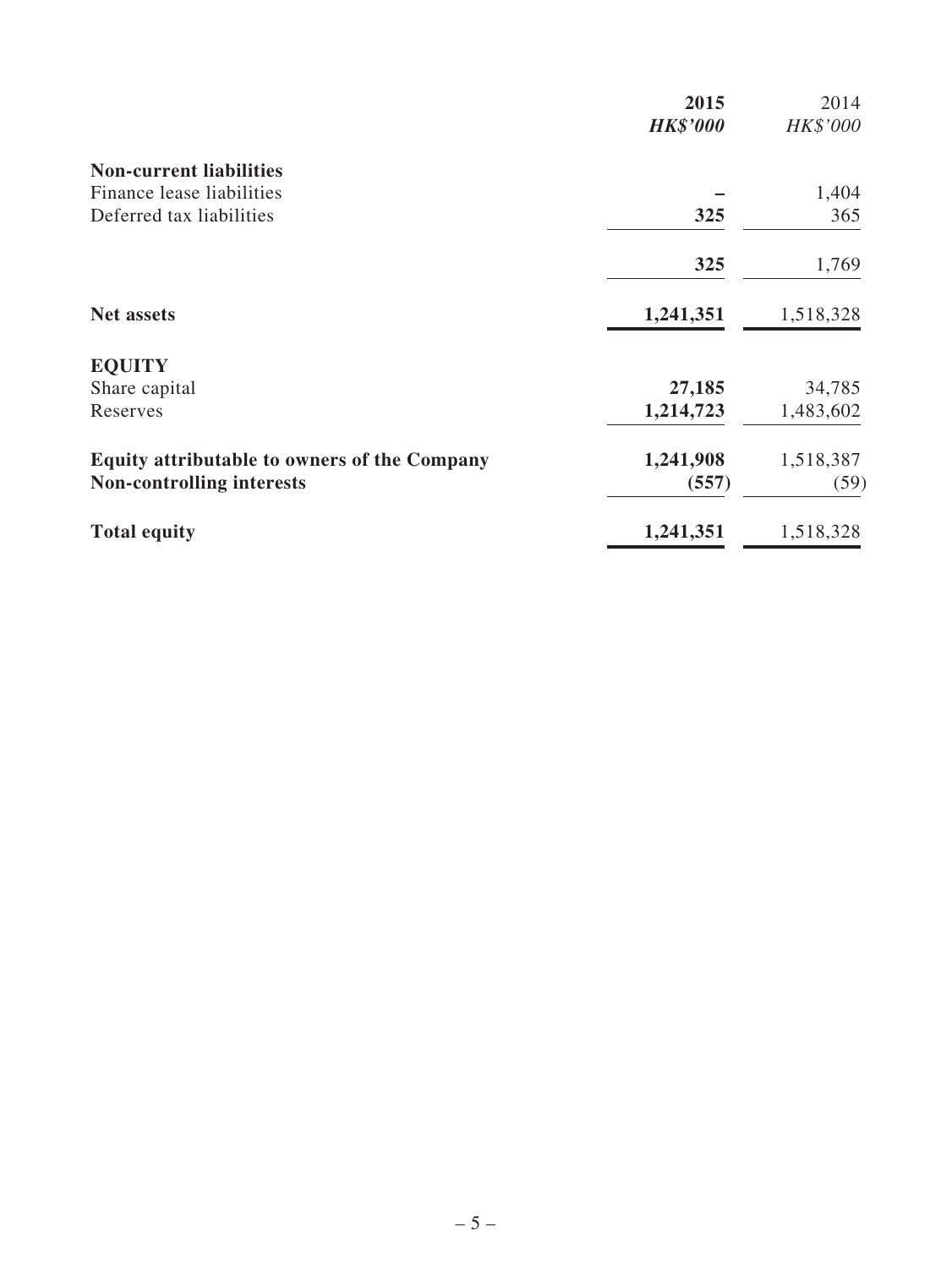## **CONSOLIDATED STATEMENT OF CHANGES IN EQUITY**

*For the year ended 30 June 2015*

|                                                                                                                              | Equity attributable to owners of the Company |                     |                            |                        |                     |                     |                     |                   |                       |                           |
|------------------------------------------------------------------------------------------------------------------------------|----------------------------------------------|---------------------|----------------------------|------------------------|---------------------|---------------------|---------------------|-------------------|-----------------------|---------------------------|
|                                                                                                                              | Share                                        | Share<br>premium    | Translation                | Share-based<br>payment | Revaluation         | Other               | Retained            |                   | Non-<br>controlling   | Total                     |
|                                                                                                                              | capital<br>HK\$'000                          | account<br>HK\$'000 | reserve<br><b>HK\$'000</b> | reserve<br>HK\$'000    | reserve<br>HK\$'000 | reserve<br>HK\$'000 | profits<br>HK\$'000 | Total<br>HK\$'000 | interests<br>HK\$'000 | equity<br><b>HK\$'000</b> |
| At 1 July 2013                                                                                                               | 34,785                                       | 1,274,759           | $\overline{\phantom{a}}$   | 6,303                  | 5,145               |                     | 171,454             | 1,492,446         | $\overline{a}$        | 1,492,446                 |
| Equity-settled share-based payments<br>Disposal of interests in subsidiaries that does not                                   |                                              |                     |                            | 2,938                  |                     |                     |                     | 2,938             |                       | 2,938                     |
| result in loss of control<br>Expenses directly attributable to the disposal<br>of interests in subsidiaries that does not    |                                              |                     |                            |                        |                     | 7,361               |                     | 7,361             | (8)                   | 7,353                     |
| result in loss of control                                                                                                    |                                              |                     |                            |                        |                     | (4,364)             |                     | (4,364)           |                       | (4,364)                   |
| Transactions with owners                                                                                                     |                                              |                     | $\overline{\phantom{a}}$   | 2,938                  |                     | 2,997               |                     | 5,935             | (8)                   | 5,927                     |
| Profit for the year<br>Other comprehensive income:                                                                           |                                              |                     |                            |                        |                     |                     | 10,502              | 10,502            | (51)                  | 10,451                    |
| Net fair value gain on available-for-sale<br>financial assets                                                                |                                              |                     |                            |                        | 2,147               |                     |                     | 2,147             |                       | 2,147                     |
| Reclassified from equity to profit or loss<br>on significant decline in fair value of<br>available-for-sale financial assets |                                              |                     |                            |                        | 9,865               |                     |                     | 9,865             |                       | 9,865                     |
| Reclassified from equity to profit or loss<br>on disposals of available-for-sale                                             |                                              |                     |                            |                        |                     |                     |                     |                   |                       |                           |
| financial assets<br>Exchange differences arising on                                                                          |                                              |                     |                            |                        | (8,667)             |                     |                     | (8,667)           |                       | (8,667)                   |
| translation of foreign operations                                                                                            |                                              |                     | 6,159                      |                        |                     |                     |                     | 6,159             |                       | 6,159                     |
| Total comprehensive income for the year                                                                                      |                                              |                     | 6,159                      | L,                     | 3,345               | $\overline{a}$      | 10,502              | 20,006            | (51)                  | 19,955                    |
| At 30 June 2014                                                                                                              | 34,785                                       | 1,274,759           | 6,159                      | 9,241                  | 8,490               | 2,997               | 181,956             | 1,518,387         | (59)                  | 1,518,328                 |

|                                                                                                                          | Equity attributable to owners of the Company |                                                |                                                  |                                                      |                                           |                                     |                                               |                          |                                                     |                                    |
|--------------------------------------------------------------------------------------------------------------------------|----------------------------------------------|------------------------------------------------|--------------------------------------------------|------------------------------------------------------|-------------------------------------------|-------------------------------------|-----------------------------------------------|--------------------------|-----------------------------------------------------|------------------------------------|
|                                                                                                                          | <b>Share</b><br>capital<br><b>HK\$'000</b>   | Share<br>premium<br>account<br><b>HK\$'000</b> | <b>Translation</b><br>reserve<br><b>HK\$'000</b> | Share-based<br>payment<br>reserve<br><b>HK\$'000</b> | Revaluation<br>reserve<br><b>HK\$'000</b> | Other<br>reserve<br><b>HK\$'000</b> | <b>Retained</b><br>profits<br><b>HK\$'000</b> | Total<br><b>HK\$'000</b> | Non-<br>controlling<br>interests<br><b>HK\$'000</b> | Total<br>equity<br><b>HK\$'000</b> |
| At 1 July 2014                                                                                                           | 34,785                                       | 1,274,759                                      | 6,159                                            | 9,241                                                | 8,490                                     | 2,997                               | 181,956                                       | 1,518,387                | (59)                                                | 1,518,328                          |
| Repurchase and cancellation of shares<br>Disposal of interests in a subsidiary that does not result in                   | (7,600)                                      | (224, 200)                                     |                                                  |                                                      |                                           |                                     |                                               | (231,800)                | $\overline{\phantom{a}}$                            | (231,800)                          |
| loss of control<br>Expenses directly attributable to the disposal<br>of interests in a subsidiary that does not result   |                                              |                                                |                                                  |                                                      |                                           | 1,399                               |                                               | 1,399                    | (187)                                               | 1,212                              |
| in loss of control                                                                                                       |                                              |                                                |                                                  |                                                      |                                           | (19)                                |                                               | (19)                     |                                                     | (19)                               |
| Lapse of share options                                                                                                   |                                              |                                                |                                                  | (1,159)                                              |                                           | $\overline{a}$                      | 1,159                                         |                          |                                                     |                                    |
| <b>Transactions with owners</b>                                                                                          | (7,600)                                      | (224, 200)                                     |                                                  | (1,159)                                              |                                           | 1,380                               | 1,159                                         | (230, 420)               | (187)                                               | (230, 607)                         |
| Loss for the year<br>Other comprehensive income:                                                                         |                                              |                                                |                                                  |                                                      |                                           |                                     | (28,580)                                      | (28,580)                 | (311)                                               | (28, 891)                          |
| Net fair value gain on available-for-sale financial assets<br>Reclassified from equity to profit or loss on disposals of |                                              |                                                |                                                  |                                                      | 4,111                                     |                                     |                                               | 4,111                    |                                                     | 4,111                              |
| available-for-sale financial assets<br>Exchange differences arising on translation of                                    |                                              |                                                |                                                  | -                                                    | (11, 367)                                 |                                     |                                               | (11, 367)                | ٠                                                   | (11, 367)                          |
| foreign operations                                                                                                       |                                              |                                                | (10, 223)                                        |                                                      |                                           |                                     |                                               | (10,223)                 | ٠                                                   | (10,223)                           |
| Total comprehensive income for the year                                                                                  |                                              |                                                | (10, 223)                                        |                                                      | (7, 256)                                  |                                     | (28, 580)                                     | (46, 059)                | (311)                                               | (46,370)                           |
| At 30 June 2015                                                                                                          | 27,185                                       | 1,050,559                                      | (4,064)                                          | 8,082                                                | 1,234                                     | 4,377                               | 154,535                                       | 1,241,908                | (557)                                               | 1,241,351                          |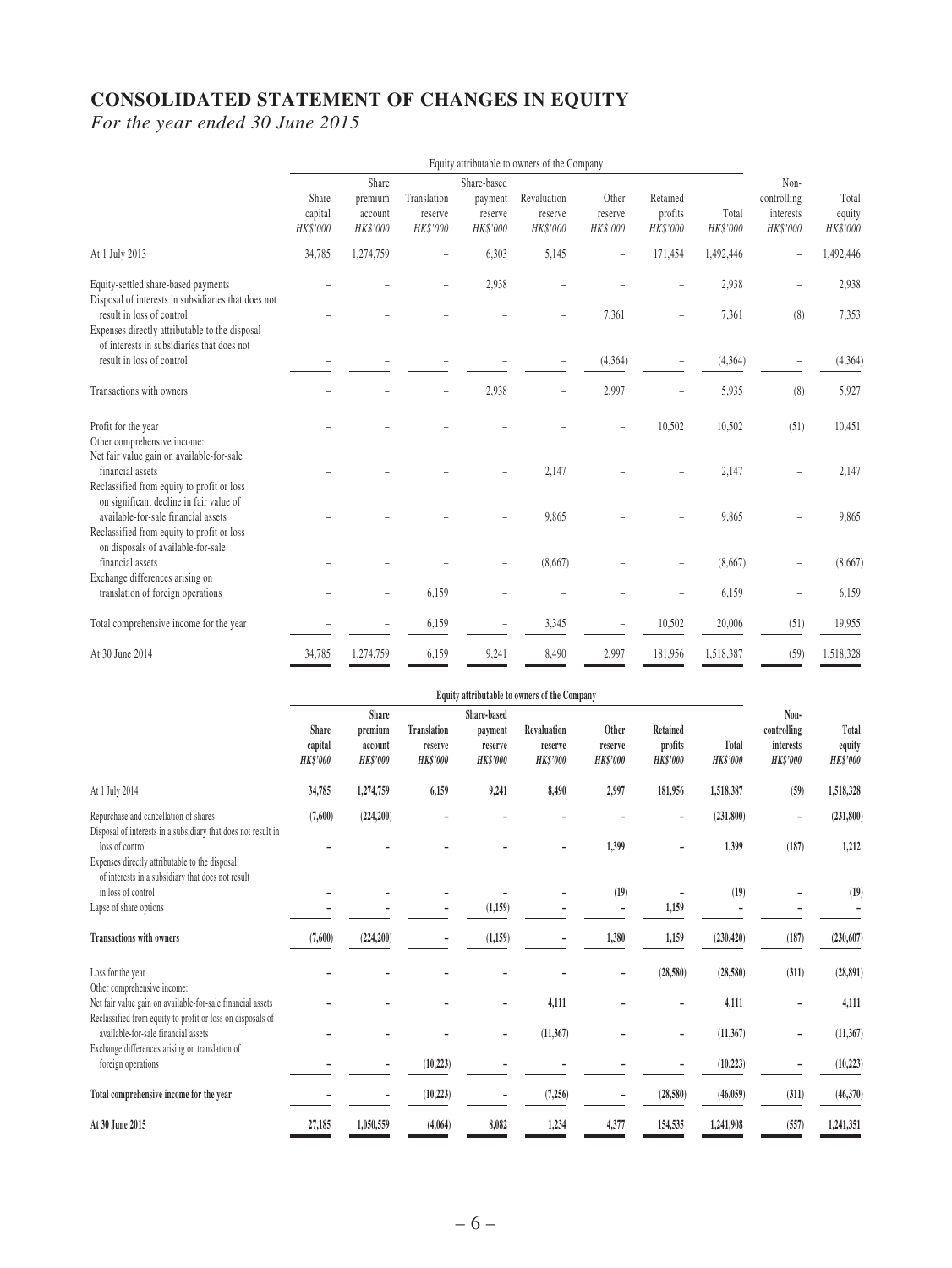#### **NOTES TO THE FINANCIAL STATEMENTS**

*For the year ended 30 June 2015*

#### **1. GENERAL INFORMATION**

Winfull Group Holdings Limited (formerly known as Richfield Group Holdings Limited) (the "Company") is an exempted company with limited liability under the Companies Law (2001 Second Revision) of the Cayman Islands. The address of its registered office is Cricket Square, Hutchins Drive, P.O. Box 2681, Grand Cayman KY1-1111, Cayman Islands and its principal place of business is Unit 6A, 9 Queen's Road Central, Hong Kong. The Company's issued shares have been listed on the Main Board (the "Main Board") of The Stock Exchange of Hong Kong Limited (the "Stock Exchange") since 2 December 2010.

Pursuant to a resolution passed on 17 February 2015 at an extraordinary general meeting, the Company's name was changed from Richfield Group Holdings Limited to Winfull Group Holdings Limited.

The principal activity of the Company is investment holding. During the year, the Group was principally engaged in the provision of property brokerage services, provision of schemes for property consolidation, assembly and redevelopment, property trading, property development and property investment.

In February 2015, the Group completed the disposal of Vastwood Limited and its subsidiaries (the "Vastwood Group"), its associate and its joint venture. The financial results of the Vastwood Group are presented as discontinued operations in accordance with Hong Kong Financial Reporting Standard 5. Details of the discontinued operations are set out in note 8. Certain comparatives on the consolidated income statement, consolidated statement of cash flows and related notes to the financial statements have been re-presented so as to reflect the results for the continuing operations and discontinued operations as if the operations discontinued during the year had been discontinued at the beginning of the comparative period. Other than this disposal, there were no significant changes in the Group's operations during the year.

The consolidated financial statements have been prepared in accordance with Hong Kong Financial Reporting Standards ("HKFRSs") which collective term includes all applicable individual Hong Kong Financial Reporting Standards, Hong Kong Accounting Standards ("HKASs") and Interpretations issued by the Hong Kong Institute of Certified Public Accountants (the "HKICPA"). The consolidated financial statements also include the applicable disclosure requirements of the Hong Kong Companies Ordinance and the Rules Governing the Listing of Securities on the Stock Exchange.

The consolidated financial statements are presented in Hong Kong Dollars ("HK\$"), which is also the functional currency of the Company and all values are rounded to the nearest thousand ("HK\$'000") unless otherwise stated.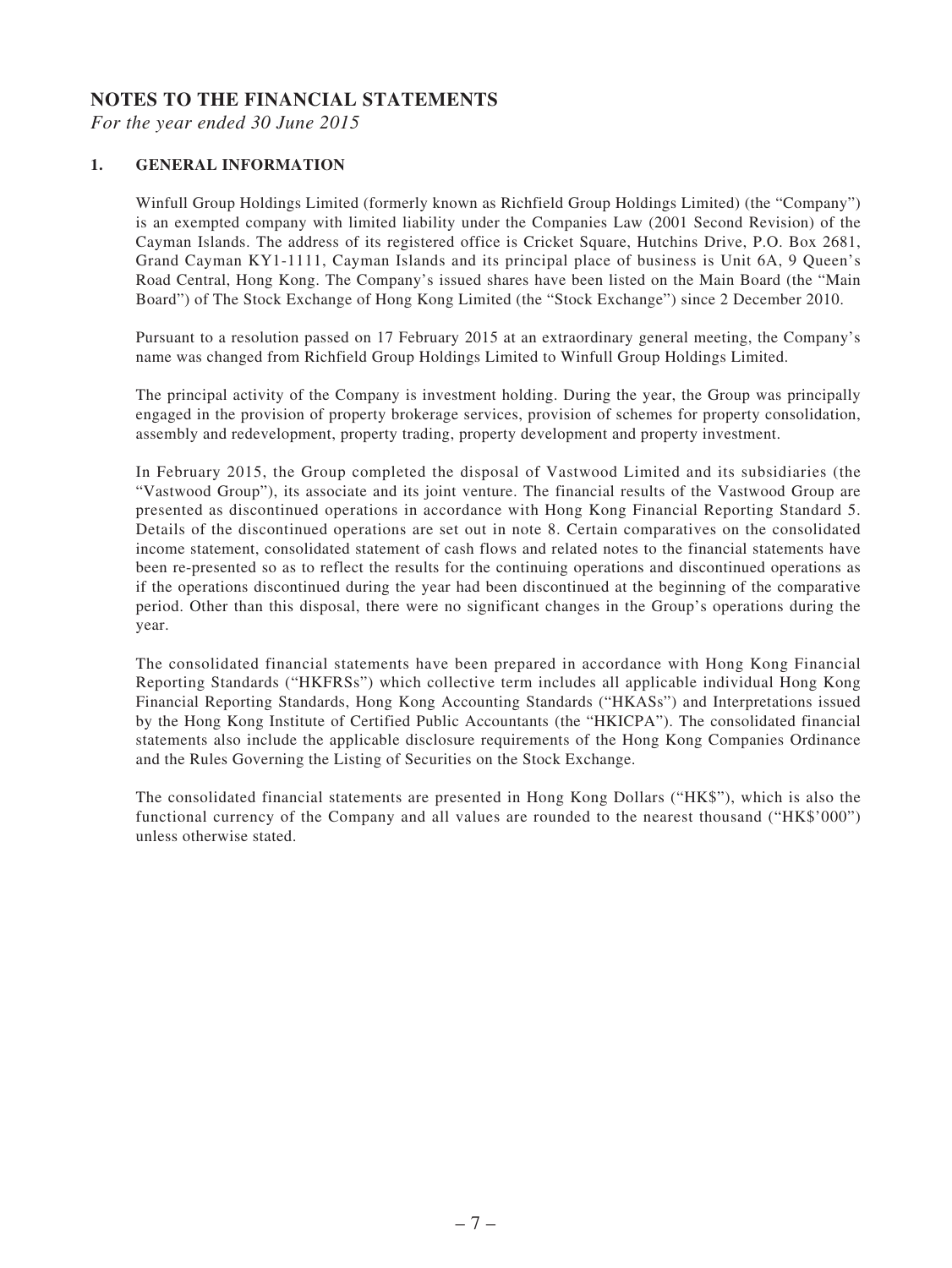#### **2. ADOPTION OF NEW AND AMENDED HKFRSs**

#### **2.1 Adoption of new and amended HKFRSs**

In the current year, the Group has applied for the first time the following new standards, amendments and interpretations issued by the HKICPA, which are relevant to and effective for the Group's financial statements for the annual period beginning on 1 July 2014:

Amendments to HKAS 32 Offsetting Financial Assets and Financial Liabilities

Except as explained below, the adoption of these new and amended HKFRSs has no material impact on the Group's financial statements.

#### *Amendments to HKAS 32 – Offsetting Financial Assets and Financial Liabilities*

The amendments clarify the offsetting requirements by adding appliance guidance to HKAS 32 which clarifies when an entity "currently has a legally enforceable right to set off" and when a gross settlement mechanism is considered equivalent to net settlement. The amendments are applied retrospectively.

The adoption of the amendments has no impact on these financial statements as the Group does not have any offsetting arrangements.

#### **2.2 New and amended HKFRSs that have been issued but are not yet effective**

At the date of authorisation of these financial statements, certain new and amended HKFRSs have been published but are not yet effective, and have not been adopted early by the Group. The directors of the Company anticipate that all of the pronouncements will be adopted in the Group's accounting policy for the first period beginning after the effective date of the pronouncement. Information on new and amended HKFRSs that are expected to have impact on the Group's accounting policies is provided below. Certain new and amended HKFRSs have been issued but are not expected to have a material impact of the Group's financial statements.

| <b>HKFRSs</b> (Amendments) | Annual Improvements 2012-2014 Cycle <sup>1</sup>        |
|----------------------------|---------------------------------------------------------|
| Amendments to HKAS 1       | Disclosure Initiative $1$                               |
| Amendments to HKAS 16 and  | Clarification of Acceptable Methods of Depreciation and |
| HKAS 38                    | Amortisation <sup>1</sup>                               |
| <b>HKFRS 9 (2014)</b>      | Financial Instruments <sup>3</sup>                      |
| HKFRS 15                   | Revenue from Contracts with Customers <sup>2</sup>      |
|                            |                                                         |

1 Effective for annual periods beginning on or after 1 July 2016

- 2 Effective for annual periods beginning on or after 1 July 2017
- 3 Effective for annual periods beginning on or after 1 July 2018

#### *Amendments to HKAS 1 – Disclosure Initiative*

The amendments are designed to encourage entities to use judgement in the application of HKAS 1 when considering the layout and content of their financial statements.

An entity's share of other comprehensive income from equity accounted interests in associates and joint ventures will be split between those items that will and will not be reclassified to profit or loss, and presented in aggregate as a single line item within those two groups.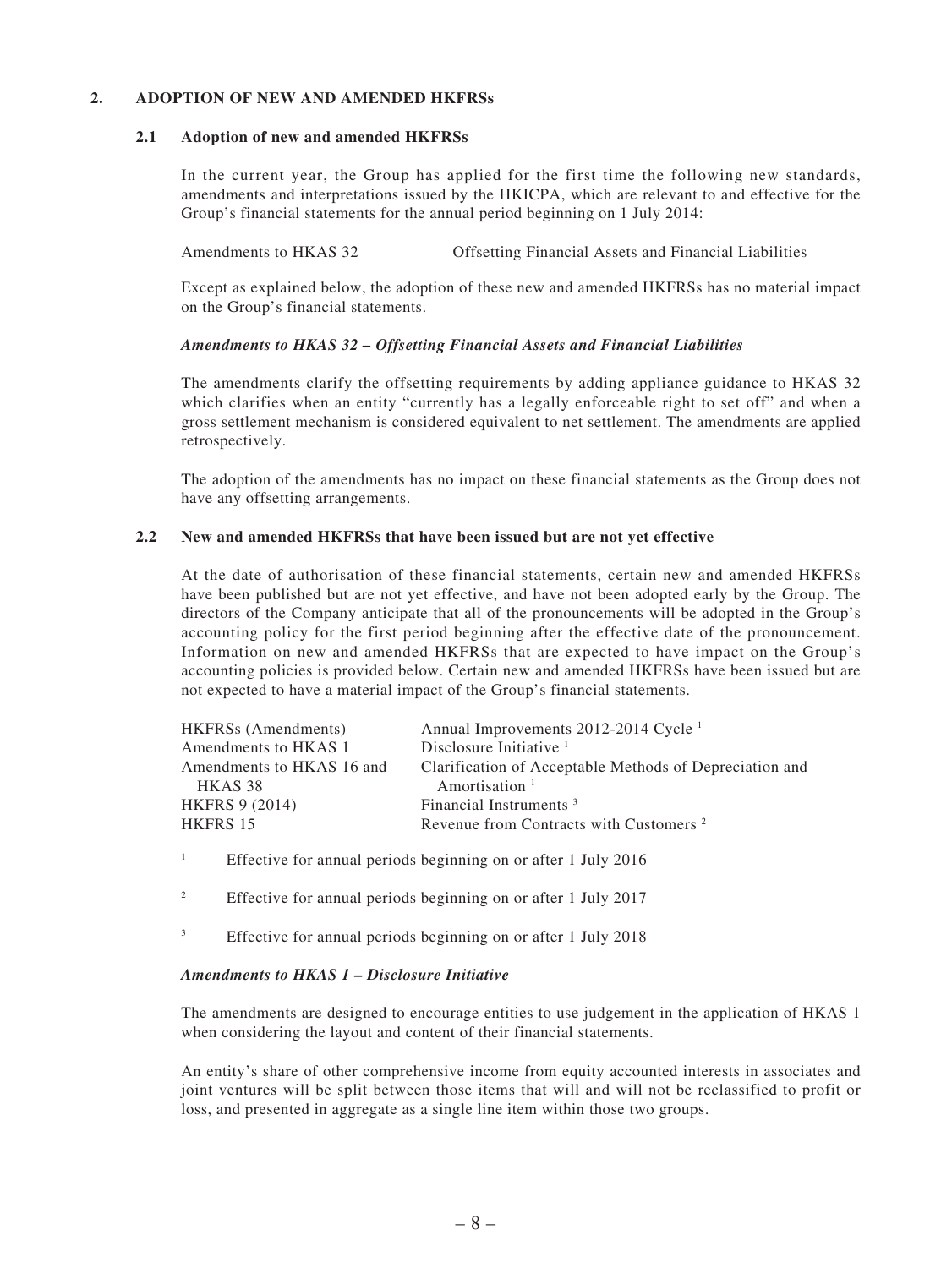#### *HKFRS 9 – Financial Instruments*

HKFRS 9 introduces new requirements for the classification and measurement of financial assets. Debt instruments that are held within a business model whose objective is to hold assets in order to collect contractual cash flows (the business model test) and that have contractual terms that give rise to cash flows that are solely payments of principal and interest on the principal amount outstanding (the contractual cash flow characteristics test) are generally measured at amortised cost. Debt instruments that meet the contractual cash flow characteristics test are measured at fair value through other comprehensive income ("FVTOCI") if the objective of the entity's business model is both to hold and collect the contractual cash flows and to sell the financial assets. Entities may make an irrevocable election at initial recognition to measure equity instruments that are not held for trading at FVTOCI. All other debt and equity instruments are measured at fair value through profit or loss ("FVTPL").

HKFRS 9 includes a new expected loss impairment model for all financial assets not measured at FVTPL replacing the incurred loss model in HKAS 39 and new general hedge accounting requirements to allow entities to better reflect their risk management activities in financial statements.

HKFRS 9 carries forward the recognition, classification and measurement requirements for financial liabilities from HKAS 39, except for financial liabilities designated at FVTPL, where the amount of change in fair value attributable to change in credit risk of the liability is recognised in other comprehensive income unless that would create or enlarge an accounting mismatch. In addition, HKFRS 9 retains the requirements in HKAS 39 for derecognition of financial assets and financial liabilities.

#### *HKFRS 15 – Revenue from Contracts with Customers*

The new standard establishes a single revenue recognition framework. The core principle of the framework is that an entity should recognise revenue to depict the transfer of promised goods or services to customers in an amount that reflects the consideration to which the entity expects to be entitled in exchange for those goods and services. HKFRS 15 supersedes existing revenue recognition guidance including HKAS 18 Revenue, HKAS 11 Construction Contracts and related interpretations.

HKFRS 15 requires the application of a 5 steps approach to revenue recognition:

- Step 1: Identify the contract(s) with a customer
- Step 2: Identify the performance obligations in the contract
- Step 3: Determine the transaction price
- Step 4: Allocate the transaction price to each performance obligation
- Step 5: Recognise revenue when each performance obligation is satisfied

HKFRS 15 includes specific guidance on particular revenue related topics that may change the current approach taken under HKFRS. The standard also significantly enhances the qualitative and quantitative disclosures related to revenue.

The directors of the Company are in the process of making an assessment of the potential impact of new and amended HKFRSs but are not yet in a position to state whether they could have material financial impact on the Group's results and financial position.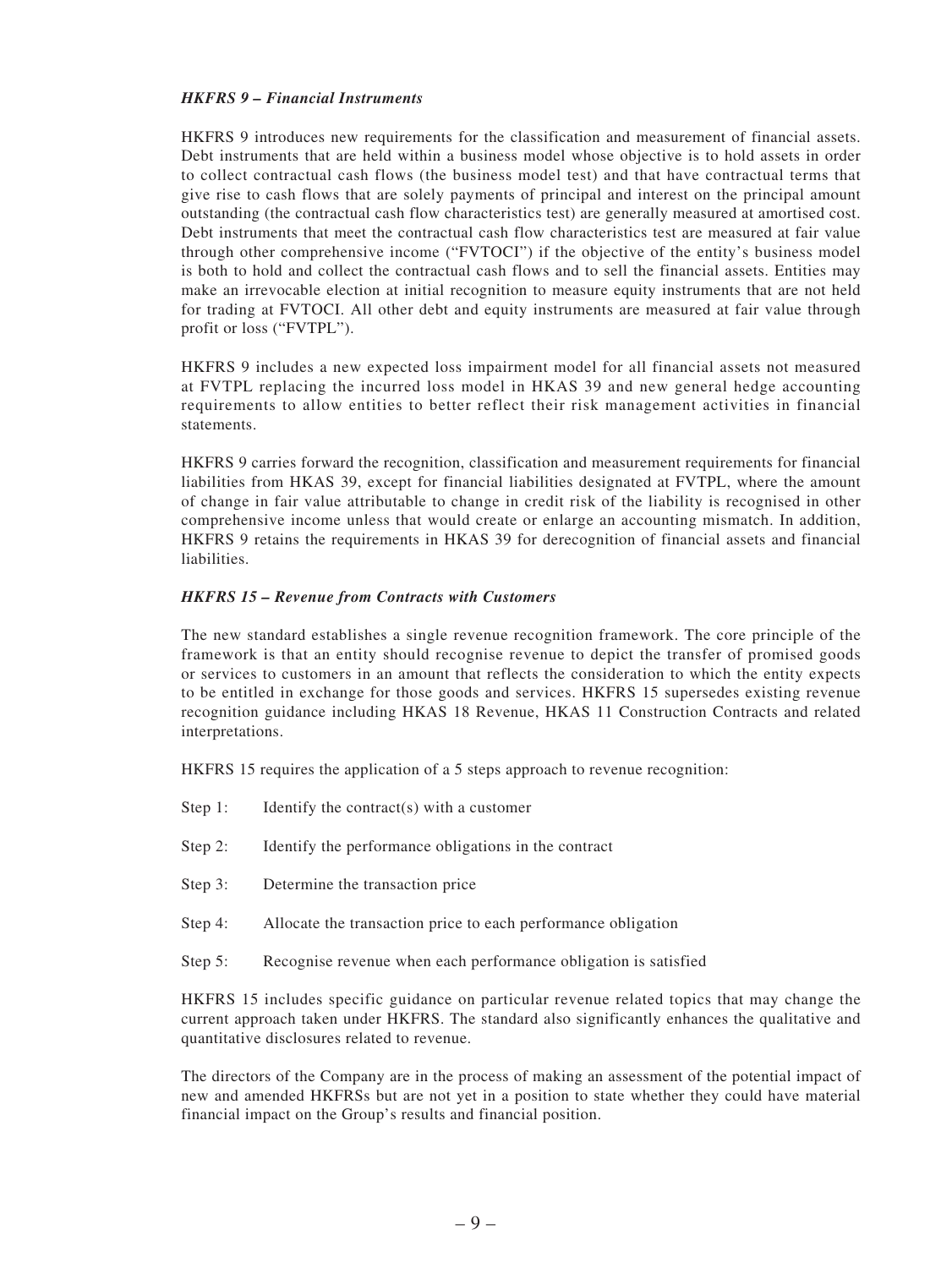#### **3. SEGMENT INFORMATION**

The executive directors have identified the Group's four product and service lines as operating segments. These operating segments are monitored and strategic decisions are made on the basis of adjusted segment operating results.

There was no inter-segment sale and transfer during the year (2014: Nil).

|                                                 |                   |                   |                              | 2015            |                 |                          |                 |
|-------------------------------------------------|-------------------|-------------------|------------------------------|-----------------|-----------------|--------------------------|-----------------|
|                                                 |                   |                   |                              |                 |                 | <b>Discontinued</b>      |                 |
|                                                 |                   |                   | <b>Continuing operations</b> |                 |                 | operations               |                 |
|                                                 |                   | Property          |                              |                 |                 | Property                 |                 |
|                                                 | Property          | Development       | <b>Property</b>              |                 |                 | <b>Assembly</b>          |                 |
|                                                 | Development       | <b>Business –</b> | Investment                   |                 |                 | and                      |                 |
|                                                 | <b>Business -</b> | the United        | and Trading                  |                 |                 | <b>Brokerage</b>         |                 |
|                                                 | <b>Hong Kong</b>  | Kingdom           | <b>Business</b>              | <b>Others</b>   | <b>Total</b>    | <b>Business</b>          | Total           |
|                                                 | <b>HK\$'000</b>   | <b>HK\$'000</b>   | <b>HK\$'000</b>              | <b>HK\$'000</b> | <b>HK\$'000</b> | <b>HK\$'000</b>          | <b>HK\$'000</b> |
| Reportable segment revenue:                     |                   |                   |                              |                 |                 |                          |                 |
| From external customers                         |                   |                   | 5,862                        | 1,374           | 7,236           | 58,285                   | 65,521          |
|                                                 |                   |                   |                              |                 |                 |                          |                 |
| Reportable segment profit/(loss)                | (718)             | (223)             | 8,209                        | 107             | 7,375           | (38, 114)                | (30, 739)       |
|                                                 |                   |                   |                              |                 |                 |                          |                 |
| Bank interest income                            |                   |                   | 1                            |                 | 1               | 231                      | 232             |
| Depreciation                                    |                   |                   | 392                          | 19              | 411             | 4,155                    | 4,566           |
| Fair value gain on investment properties        |                   |                   | 3,800                        |                 | 3,800           | $\overline{\phantom{a}}$ | 3,800           |
| Reportable segment assets                       | 445,117           | 7,805             | 266,969                      | 1,503           | 721,394         | $\overline{\phantom{a}}$ | 721,394         |
| Additions to non-current assets during the year |                   |                   | 3,800                        |                 | 3,800           | 26                       | 3,826           |
| Reportable segment liabilities                  | 218,792           | 7,711             | 2,922                        | 883             | 230,308         |                          | 230,308         |

|                                                        |                                                               |                                                                           |                                                                      | 2014 (Re-presented) |                   |                                                                                |                   |  |
|--------------------------------------------------------|---------------------------------------------------------------|---------------------------------------------------------------------------|----------------------------------------------------------------------|---------------------|-------------------|--------------------------------------------------------------------------------|-------------------|--|
|                                                        | Continuing operations                                         |                                                                           |                                                                      |                     |                   | Discontinued<br>operations                                                     |                   |  |
|                                                        | Property<br>Development<br>Business-<br>Hong Kong<br>HK\$'000 | Property<br>Development<br>Business-<br>the United<br>Kingdom<br>HK\$'000 | Property<br>Investment<br>and Trading<br><b>Business</b><br>HK\$'000 | Others<br>HK\$'000  | Total<br>HK\$'000 | Property<br>Assembly<br>and<br><b>Brokerage</b><br><b>Business</b><br>HK\$'000 | Total<br>HK\$'000 |  |
| Reportable segment revenue:<br>From external customers |                                                               | 491,747                                                                   | 5,269                                                                |                     | 497,016           | 63,356                                                                         | 560,372           |  |
| Reportable segment profit/(loss)                       | (766)                                                         | 156,326                                                                   | 40,161                                                               |                     | 195,722           | (191, 451)                                                                     | 4,271             |  |
| Bank interest income                                   | 24                                                            | 102                                                                       | $\mathbf{1}$                                                         |                     | 127               | 303                                                                            | 430               |  |
| Depreciation                                           |                                                               |                                                                           | 65                                                                   | 25                  | 90                | 7,020                                                                          | 7,110             |  |
| Fair value gain on inventories reclassified            |                                                               |                                                                           |                                                                      |                     |                   |                                                                                |                   |  |
| as investment properties                               |                                                               |                                                                           | 1,047                                                                |                     | 1,047             |                                                                                | 1,047             |  |
| Fair value gain on investment properties               |                                                               |                                                                           | 35,000                                                               |                     | 35,000            |                                                                                | 35,000            |  |
| Impairment loss in respect of goodwill                 |                                                               |                                                                           |                                                                      |                     |                   | 198,000                                                                        | 198,000           |  |
| Reportable segment assets                              | 445,784                                                       | 11,189                                                                    | 259,523                                                              | 507                 | 717,003           | 417,120                                                                        | 1,134,123         |  |
| Additions to non-current assets during the year        |                                                               |                                                                           | 60,896                                                               |                     | 60,896            |                                                                                | 60,896            |  |
| Reportable segment liabilities                         | 218,985                                                       | 34,532                                                                    | 88,590                                                               | 8                   | 342,115           | 171,972                                                                        | 514,087           |  |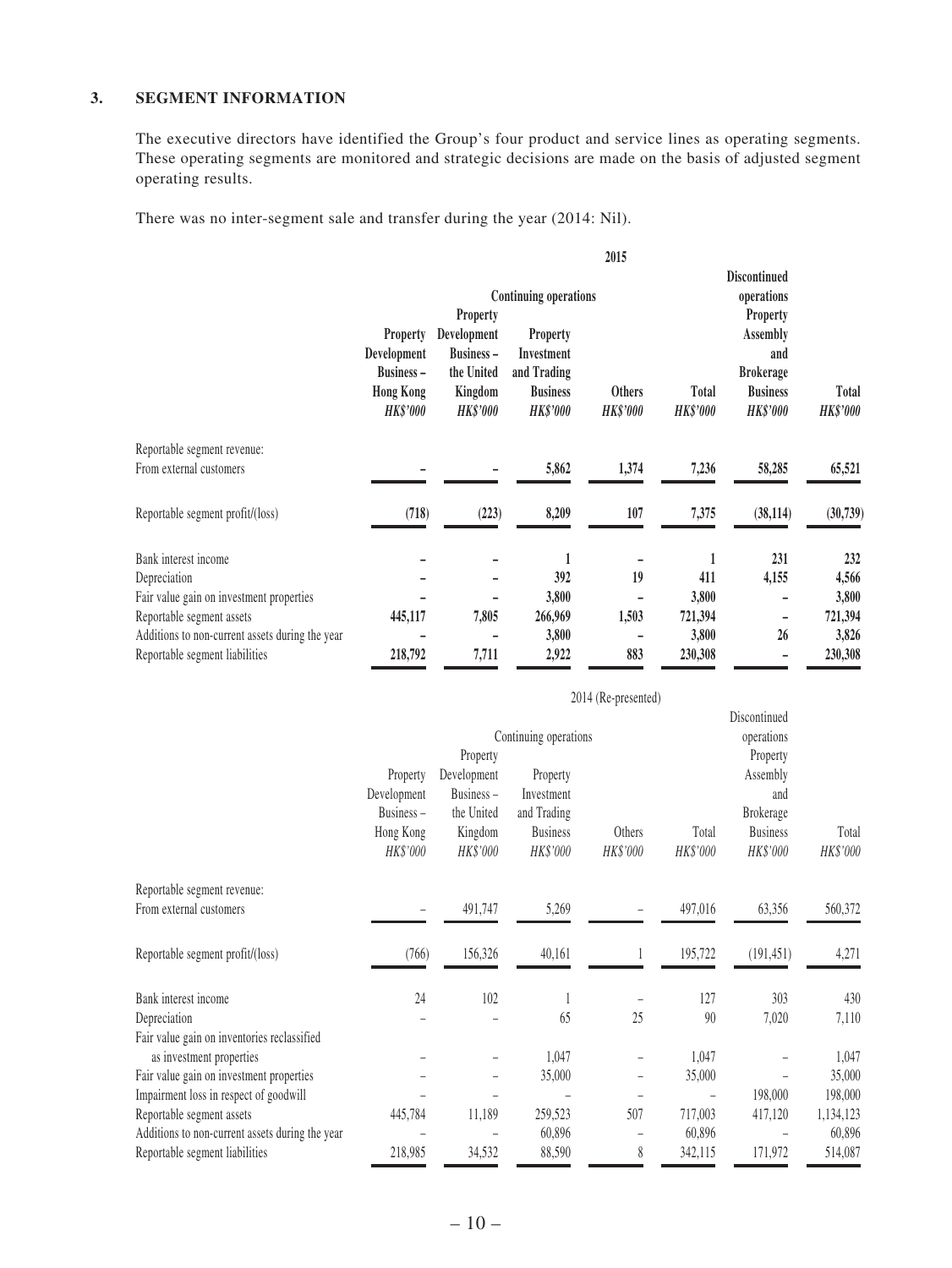The totals presented for the Group's operating segments reconcile to the Group's key financial figures as presented in the financial statements as follows:

|                                                                  | 2015<br><b>HK\$'000</b> | 2014<br>HK\$'000<br>(Re-presented) |
|------------------------------------------------------------------|-------------------------|------------------------------------|
| Revenue<br>Reportable segment revenue                            | 65,521                  | 560,372                            |
| Consolidated revenue                                             | 65,521                  | 560,372                            |
|                                                                  |                         |                                    |
| Profit before income tax and discontinued operations             |                         |                                    |
| Reportable segment (loss)/profit                                 | (30, 739)               | 4,271                              |
| Reportable segment loss - discontinued operations                | 38,114                  | 191,451                            |
| Reclassified from equity to profit or loss on disposals of       |                         |                                    |
| available-for-sale financial assets                              | 11,367                  | 8,667                              |
| Reclassified from equity to profit or loss on significant        |                         |                                    |
| decline in fair value of available-for-sale financial assets     |                         | (9,865)                            |
| Interest income                                                  | 13,422                  | 6,430                              |
| Dividend income                                                  | 613                     | 10,167                             |
| Exchange (loss)/gain, net                                        | (6,826)                 | 40,066                             |
| Equity-settled share-based payments                              |                         | (2,938)                            |
| Corporate salaries and allowances                                | (4,025)                 | (3,929)                            |
| Depreciation on corporate property, plant and equipment          | (706)                   | (708)                              |
| Corporate rent and rates                                         | (5,503)                 | (4,301)                            |
| Unallocated corporate expenses                                   | (3,204)                 | (3, 154)                           |
| Consolidated profit before income tax from continuing operations | 12,513                  | 236,157                            |
| <b>Assets</b>                                                    |                         |                                    |
| Reportable segment assets - continuing operations                | 721,394                 | 717,003                            |
| Reportable segment assets - discontinued operations              |                         | 417,120                            |
| Available-for-sale financial assets                              | 57,188                  | 100,753                            |
| Financial assets at fair value through profit or loss            | 1,626                   | 1,372                              |
| Corporate cash and bank balances and short term deposits         | 577,271                 | 684,873                            |
| Share of net assets of associates                                |                         | 517                                |
| Share of net assets of a joint venture                           |                         | 640                                |
| Amounts due from associates                                      | 125,613                 | 104,142                            |
| Amounts due from a joint venture                                 | 20                      | 4,526                              |
| Other corporate assets                                           | 4,778                   | 2,631                              |
| Consolidated total assets                                        | 1,487,890               | 2,033,577                          |
| <b>Liabilities</b>                                               |                         |                                    |
| Reportable segment liabilities – continuing operations           | 230,308                 | 342,115                            |
| Reportable segment liabilities – discontinued operations         |                         | 171,972                            |
| Other corporate liabilities                                      | 16,231                  | 1,162                              |
| Consolidated total liabilities                                   | 246,539                 | 515,249                            |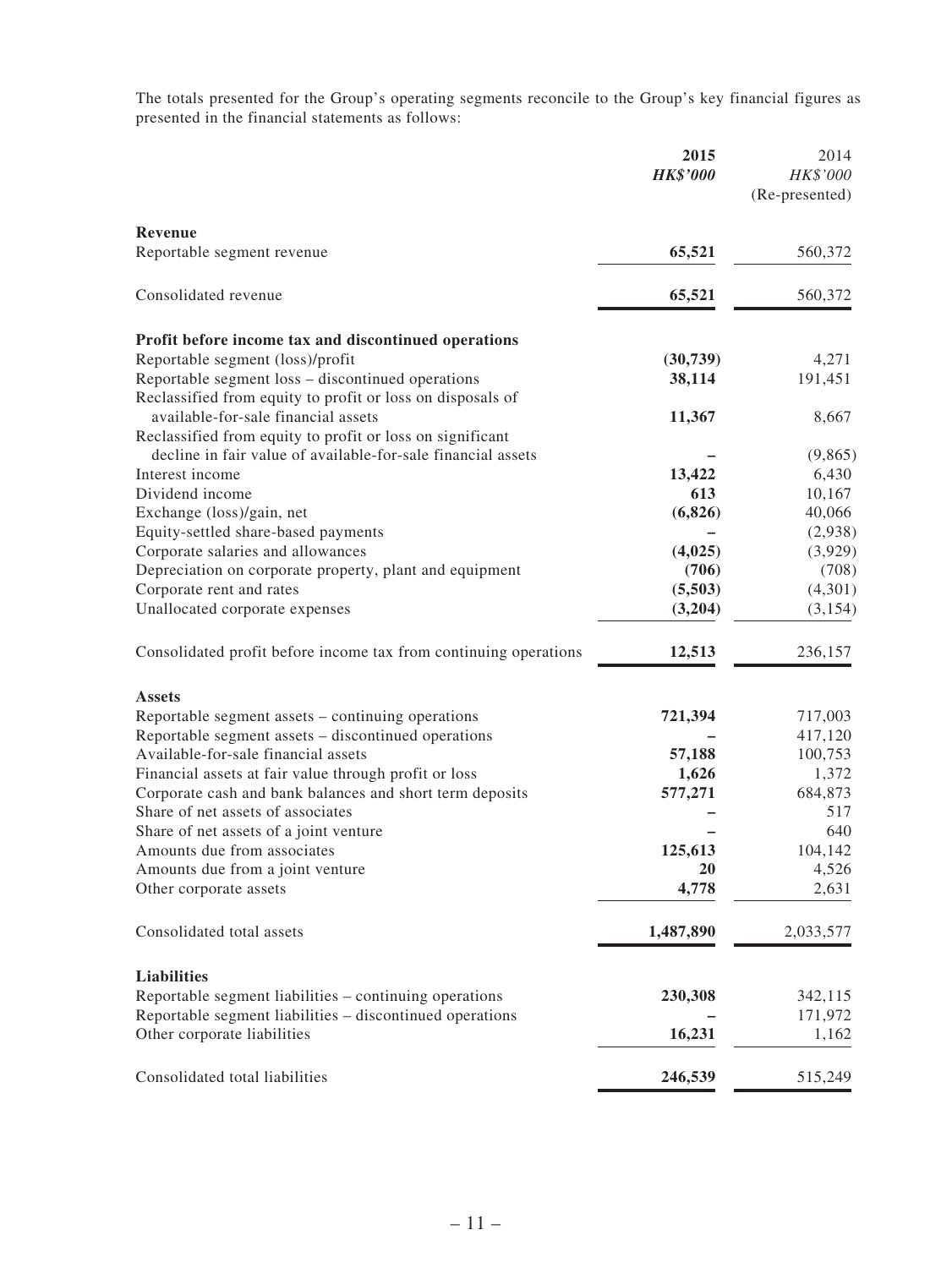The following table provides an analysis of the Group's revenue from external customers.

|                | 2015<br><b>HK\$'000</b> | 2014<br>HK\$'000 |
|----------------|-------------------------|------------------|
| Hong Kong      | 65,521                  | 68,625           |
| United Kingdom |                         | 491,747          |
|                | 65,521                  | 560,372          |

Non-current assets are located in Hong Kong. The geographical location of customers is based on the location at which the services were provided and the goods were delivered. The geographical location of non-current assets is based on the physical location of the assets.

During the year, there was neither revenue from external customers attributable to the Cayman Islands (domicile) (2014: Nil) nor non-current assets were located in the Cayman Islands (2014: Nil). The country of domicile is the country where the Company was incorporated.

Revenue from the major customers is as follows:

|                                                    | 2015<br><b>HK\$'000</b> | 2014<br>HK\$'000  |
|----------------------------------------------------|-------------------------|-------------------|
| Customer A <i>(note i)</i><br>Customer B (note ii) | 53,790                  | 59,100<br>491,747 |
|                                                    | 53,790                  | 550,847           |

*Notes:*

(i) derived from the Property Assembly and Brokerage Business.

(ii) derived from the Property Development Business.

#### **4. REVENUE**

Revenue from the Group's principal activities recognised during the year is as follows:

|                                          | 2015            | 2014           |
|------------------------------------------|-----------------|----------------|
|                                          | <b>HK\$'000</b> | HK\$'000       |
|                                          |                 | (Re-presented) |
| <b>Continuing operations</b>             |                 |                |
| Rental income from investment properties | 5,862           | 5,269          |
| Renovation service income                | 1,374           |                |
| Sale of properties under development     |                 | 491,747        |
|                                          | 7,236           | 497,016        |
| <b>Discontinued operations</b>           |                 |                |
| Commission income                        | 56,656          | 61,554         |
| Lease management services income         | 1,629           | 1,802          |
|                                          | 58,285          | 63,356         |
|                                          | 65,521          | 560,372        |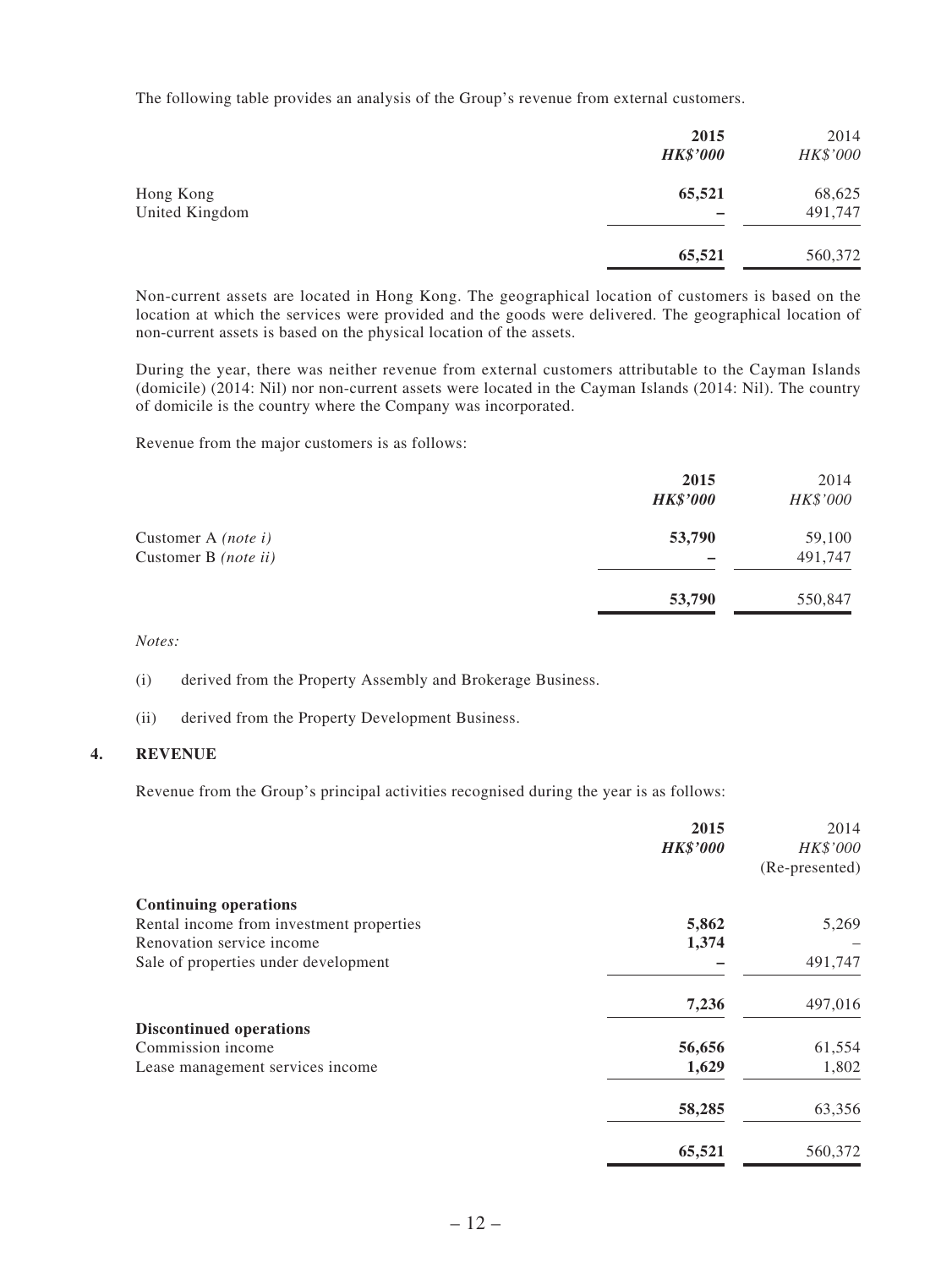#### **5. OTHER INCOME**

| 2014<br>HK\$'000<br>(Re-presented) | 2015<br><b>HK\$'000</b> |                                                                      |
|------------------------------------|-------------------------|----------------------------------------------------------------------|
|                                    |                         | <b>Continuing operations</b>                                         |
| 6,557                              | 13,423                  | Interest income                                                      |
| 10,167                             | 613                     | Dividend income                                                      |
|                                    |                         | Rental income from properties held for trading                       |
| 5,772                              | 287                     | and properties under development                                     |
| 41                                 |                         | Renovation service income                                            |
| 1,048                              |                         | Fair value gain on inventories reclassified as investment properties |
| 35,000                             | 3,800                   | Fair value gains on investment properties                            |
|                                    |                         | Reclassified from equity to profit or loss on disposals of           |
| 8,667                              | 11,367                  | available-for-sale financial assets                                  |
| 40,066                             |                         | Exchange gain, net                                                   |
| 356                                | 42                      | Sundry income                                                        |
| 107,674                            | 29,532                  |                                                                      |
|                                    |                         | PROFIT BEFORE INCOME TAX                                             |
| 2014                               | 2015                    |                                                                      |
| HK\$'000<br>(Re-presented)         | <b>HK\$'000</b>         |                                                                      |

Profit before income tax is arrived at after

charging/(crediting) the following:

| Auditor's remuneration                                               |           |          |
|----------------------------------------------------------------------|-----------|----------|
| - current year provision                                             | 516       | 307      |
| - under-provision in respect of previous years                       |           | 106      |
| Cost of inventories recognised as expense, including:                |           |          |
| - cost of properties sold                                            |           | 340,004  |
| Depreciation                                                         | 1,117     | 798      |
| Directors' remuneration                                              | 2,199     | 2,488    |
| Equity-settled share-based payments                                  |           | 2,938    |
| Exchange loss/(gain), net                                            | 6,826     | (40,066) |
| Minimum lease payments under operating lease rentals                 |           |          |
| for land and buildings                                               | 5,856     | 4,555    |
| Reclassified from equity to profit or loss on disposals of           |           |          |
| available-for-sale financial assets                                  | (11, 367) | (8,667)  |
| Reclassified from equity to profit or loss on significant decline in |           |          |
| fair value of available-for-sale financial assets                    |           | 9,865    |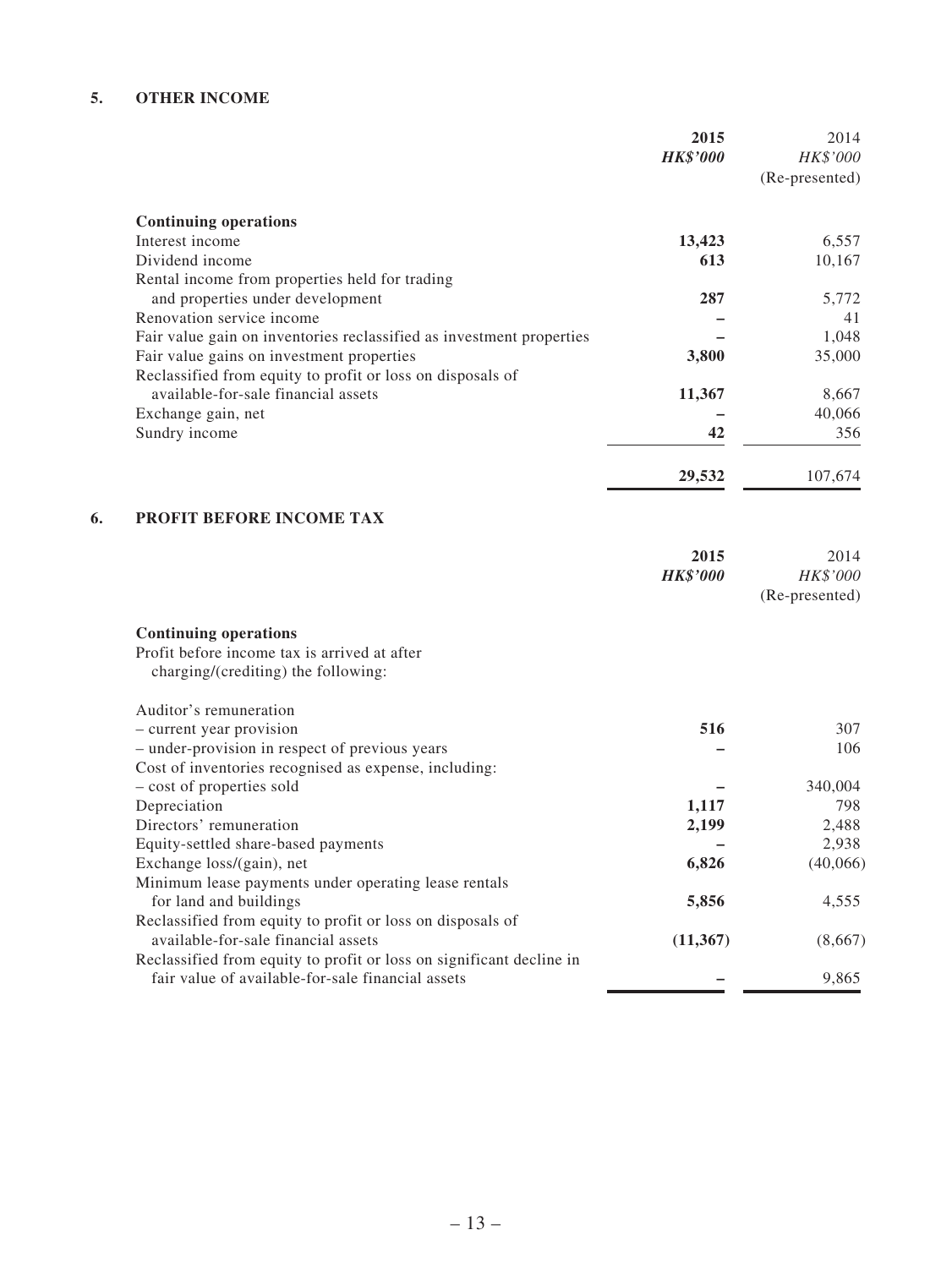#### **7. INCOME TAX EXPENSE**

Hong Kong profits tax has been provided at the rate of 16.5% (2014: 16.5%) on the estimated assessable profits arising in Hong Kong for the year. Taxation for overseas subsidiaries is charged at the appropriate current rates of taxation ruling in the relevant countries.

Income tax in the consolidated income statement is as follows:

|                                                  | 2015            | 2014           |
|--------------------------------------------------|-----------------|----------------|
|                                                  | <b>HK\$'000</b> | HK\$'000       |
|                                                  |                 | (Re-presented) |
| <b>Continuing operations</b>                     |                 |                |
| Current tax - Hong Kong profits tax              |                 |                |
| Provision for the year                           |                 |                |
| Over-provision in respect of prior years         |                 | (49)           |
|                                                  |                 | (49)           |
| <b>Current tax - Overseas</b>                    |                 |                |
| Provision for the year                           |                 | 32,835         |
| (Over)/Under-provision in respect of prior years | (81)            | 157            |
|                                                  | (81)            | 32,992         |
| Deferred tax                                     | (40)            | (251)          |
| Total income tax (credit)/expense                | (121)           | 32,692         |

Reconciliation between tax (credit)/expense and accounting profit at applicable tax rates:

|                                                                    | 2015            | 2014           |
|--------------------------------------------------------------------|-----------------|----------------|
|                                                                    | <b>HK\$'000</b> | HK\$'000       |
|                                                                    |                 | (Re-presented) |
| <b>Continuing operations</b>                                       |                 |                |
| Profit before income tax                                           | 12,513          | 236,157        |
| Notional tax on profit or loss before income tax, calculated       |                 |                |
| at the rates applicable to profits/loss in the countries concerned | 2,055           | 46,006         |
| Tax effect of non-deductible expenses                              | 1,251           | 663            |
| Tax effect of non-taxable revenue                                  | (4,208)         | (15, 537)      |
| Tax effect of temporary difference not recognised                  | 87              | 112            |
| Tax effect of unused tax losses not recognised                     | 775             | 1,340          |
| (Over)/Under-provision in prior years                              | (81)            | 108            |
| Income tax (credit)/expense                                        | (121)           | 32,692         |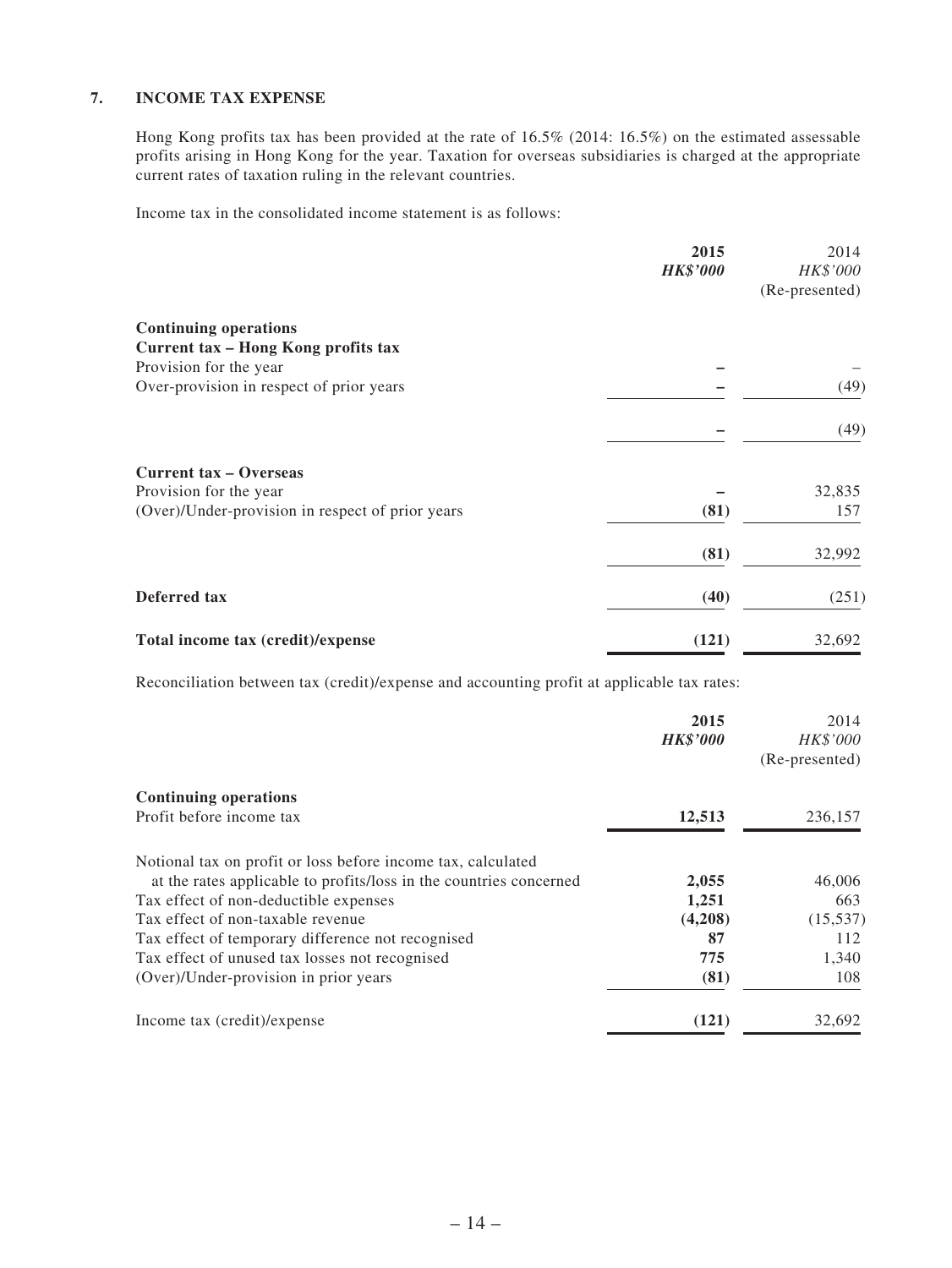#### **8. DISCONTINUED OPERATIONS**

On 11 December 2014, the Company entered into the conditional sale and purchase agreement with Richfield (Holdings) Limited ("RHL")(which was incorporated in the Republic of Marshall Islands with limited liability and a substantial shareholder of the Company, Mr. Au Wing Wah, is the sole beneficial shareholder of RHL), pursuant to which (i) the Company conditionally agreed to sell and RHL conditionally agreed to purchase the entire share issued share capital of Vastwood Limited and all obligations, liabilities and debts owing or incurred by the Vastwood Group to the Group on or at any time prior to the completion of the disposal (the "Sale Loan"); and (ii) the Company conditionally agreed to repurchase and RHL conditionally agreed to sell 760,000,000 shares of the Company. As a result, the disposal was completed on 27 February 2015, the date on which the control of the Vastwood Group passed to the acquirer. The consideration for the disposal was settled by RHL by 760,000,000 shares of the Company at completion date.

As a result of the disposal, the Company effectively disposed of (i) 100% interest in the Vastwood Group, (ii) 49% interest in Brilliant Icon Limited ("Brilliant Icon"), (iii) an associate (i.e. 20% interest in Corporate Icon Limited ("Corporate Icon"); and (iv) a joint venture (i.e. 10% interest in Cosmo Reach Limited ("Cosmo Reach")).

The Vastwood Group was principally engaged in provision of property brokerage services, provision of schemes for property consolidation, assembly and redevelopment business. As the Vastwood Group represented separate component of the Group's businesses, the operations and cash flows of which could be clearly distinguished from the rest of the Group and which represented separate major line of businesses, the Group presented, in its financial statements, the operations of the disposal group as discontinued operations in accordance with HKFRS 5.

The results and cash flows from provision of property brokerage services, provision of schemes for property consolidation, assembly and redevelopment businesses included in the consolidated financial statements are as follows:

|                                                      | 2015<br><b>HK\$'000</b> | 2014<br>HK\$'000<br>(Re-presented) |
|------------------------------------------------------|-------------------------|------------------------------------|
| Revenue                                              | 58,285                  | 63,356                             |
| Cost of sales                                        | (16,999)                | (22,578)                           |
| Other income                                         | 903                     | 1,273                              |
| Selling and distribution expenses                    | (2,990)                 | (3,599)                            |
| Administrative expenses and other operating expenses | (22, 121)               | (32, 113)                          |
| Share of profit of associates                        |                         | 104                                |
| Share of profit of a joint venture                   |                         | 106                                |
| Impairment loss recognised in respect of goodwill    |                         | (198,000)                          |
| Finance costs                                        | (801)                   |                                    |
| Profit/(Loss) before income tax                      | 16,277                  | (191, 451)                         |
| Loss on disposal of subsidiaries, an associate and   |                         |                                    |
| a joint venture                                      | (54, 391)               |                                    |
| Income tax expense                                   | (3,411)                 | (1, 563)                           |
| Loss for the year from discontinued operations       | (41, 525)               | (193, 014)                         |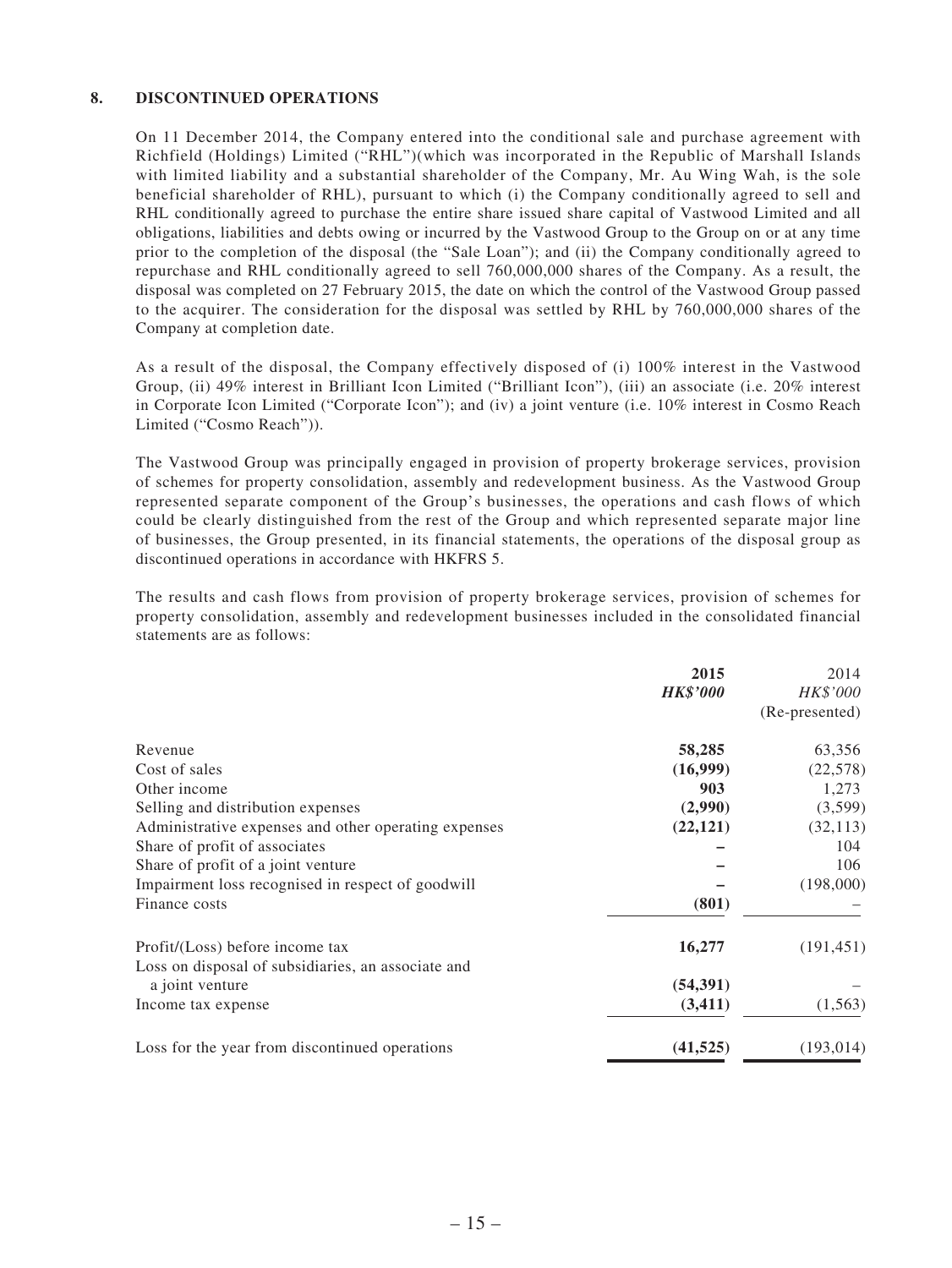A loss of HK\$54,391,000 arose on the disposal of the Vastwood Group, its associate and its joint venture and a gain of HK\$1,380,000 arose on the disposal of 49% interest in Brilliant Icon, being the proceeds of disposal less the carrying amount of the Vastwood Group's, its associate's, its joint venture's and 49% interest in Brilliant Icon's net assets and attributable goodwill, which was recognised in profit or loss and in other reserve respectively.

For the purpose of presenting discontinued operations, the comparative consolidated income statement, consolidated statement of cash flows and the related notes have been re-presented as if the operations discontinued during the year had been discontinued at the beginning of the comparative period.

#### **9. DIVIDENDS**

The directors do not recommend the payment of final dividend for the year ended 30 June 2015 (2014: Nil).

#### **10. (LOSSES)/EARNINGS PER SHARE**

#### **(a) From continuing and discontinued operations**

The calculation of basic and diluted (losses)/earnings per share from continuing and discontinued operations are based on the following data:

|                                                                                                 | 2015      | 2014      |
|-------------------------------------------------------------------------------------------------|-----------|-----------|
| (Loss)/Profit for the year, attributable to owners<br>of the Company (HK\$'000)                 | (28,580)  | 10,502    |
| Number of shares ('000)                                                                         |           |           |
| Weighted average number of ordinary shares for the purpose                                      |           |           |
| of basic (losses)/earnings per share<br>Effect of dilutive potential ordinary shares in respect | 3,226,555 | 3.478.500 |
| of the Company's share option scheme                                                            | 7,540     |           |
| Weighted average number of shares for the purpose                                               |           |           |
| of diluted (losses)/earnings per share                                                          | 3,234,095 | 3,478,500 |

The weighted average number of ordinary shares for the purpose of basic (losses)/earnings per share has been adjusted for the cancellation of the repurchased shares on 2 March 2015.

#### **(b) From continuing operations**

The calculation of basic and diluted earnings per share from continuing operations attributable to the owners of the Company is based on the following data:

|                                                | 2015   | 2014<br>(Re-presented) |
|------------------------------------------------|--------|------------------------|
| Profit for the year from continuing operations | 12.945 | 203,516                |

The denominators used are the same as those detailed above for both basic and diluted (losses)/ earnings per share from continuing and discontinued operations.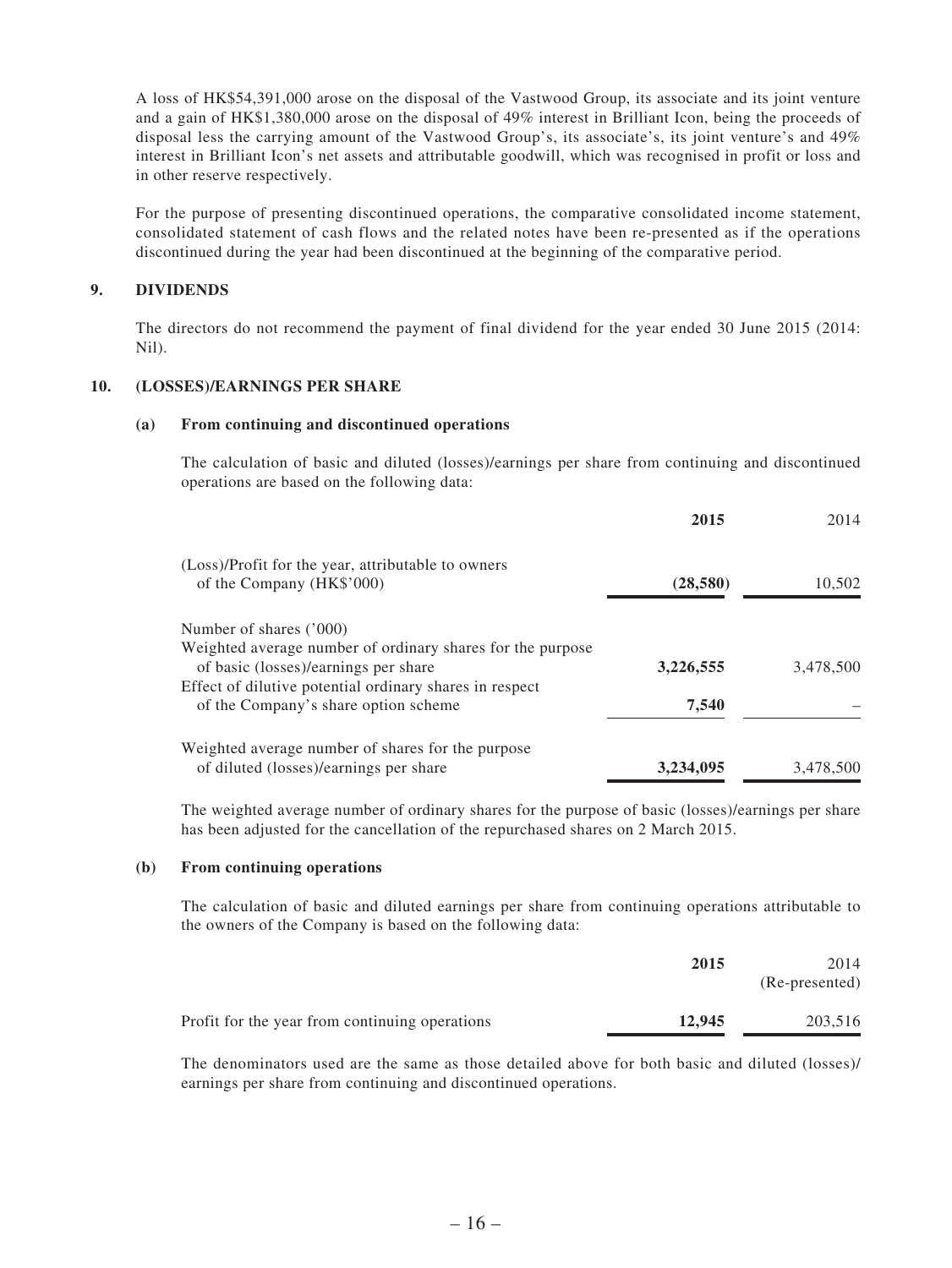#### **(c) From discontinued operations**

The calculation of basic and diluted losses per share from discontinued operations attributable to the owners of the Company is based on the following data:

|                                                | 2015      | 2014           |
|------------------------------------------------|-----------|----------------|
|                                                |           | (Re-presented) |
|                                                |           |                |
| Loss for the year from discontinued operations | (41, 525) | (193, 014)     |

The denominators used are the same as those detailed above for both basic and diluted (losses)/ earnings per share from continuing and discontinued operations.

There were no diluted potential ordinary shares for the year ended 30 June 2014 as the outstanding share options were out of the money for the purpose of the diluted earnings/(losses) per share calculation.

#### **11. GOODWILL – GROUP**

Goodwill arose from the acquisition of Richfield Realty Limited ("Richfield Realty") in 2007. The net carrying amount of HK\$73,000,000 as at 30 June 2014 was attributable to the Property Assembly and Brokerage Business. During the year ended 30 June 2015, the Property Assembly and Brokerage Business had been disposed of due to the disposal of the Vastwood Group. Richfield Realty was wholly owned by Vastwood Limited.

|                                          | 2015<br><b>HK\$'000</b> | 2014<br>HK\$'000 |
|------------------------------------------|-------------------------|------------------|
| Cost                                     |                         |                  |
| At 1 July                                | 474,000                 | 474,000          |
| Derecognised on disposal of subsidiaries | (474,000)               |                  |
| At 30 June                               |                         | 474,000          |
| <b>Accumulated impairment loss</b>       |                         |                  |
| At 1 July                                | 401,000                 | 203,000          |
| Impairment loss recognised in the year   |                         | 198,000          |
| Derecognised on disposal of subsidiaries | (401,000)               |                  |
| At 30 June                               |                         | 401,000          |
| Net carrying amount                      |                         | 73,000           |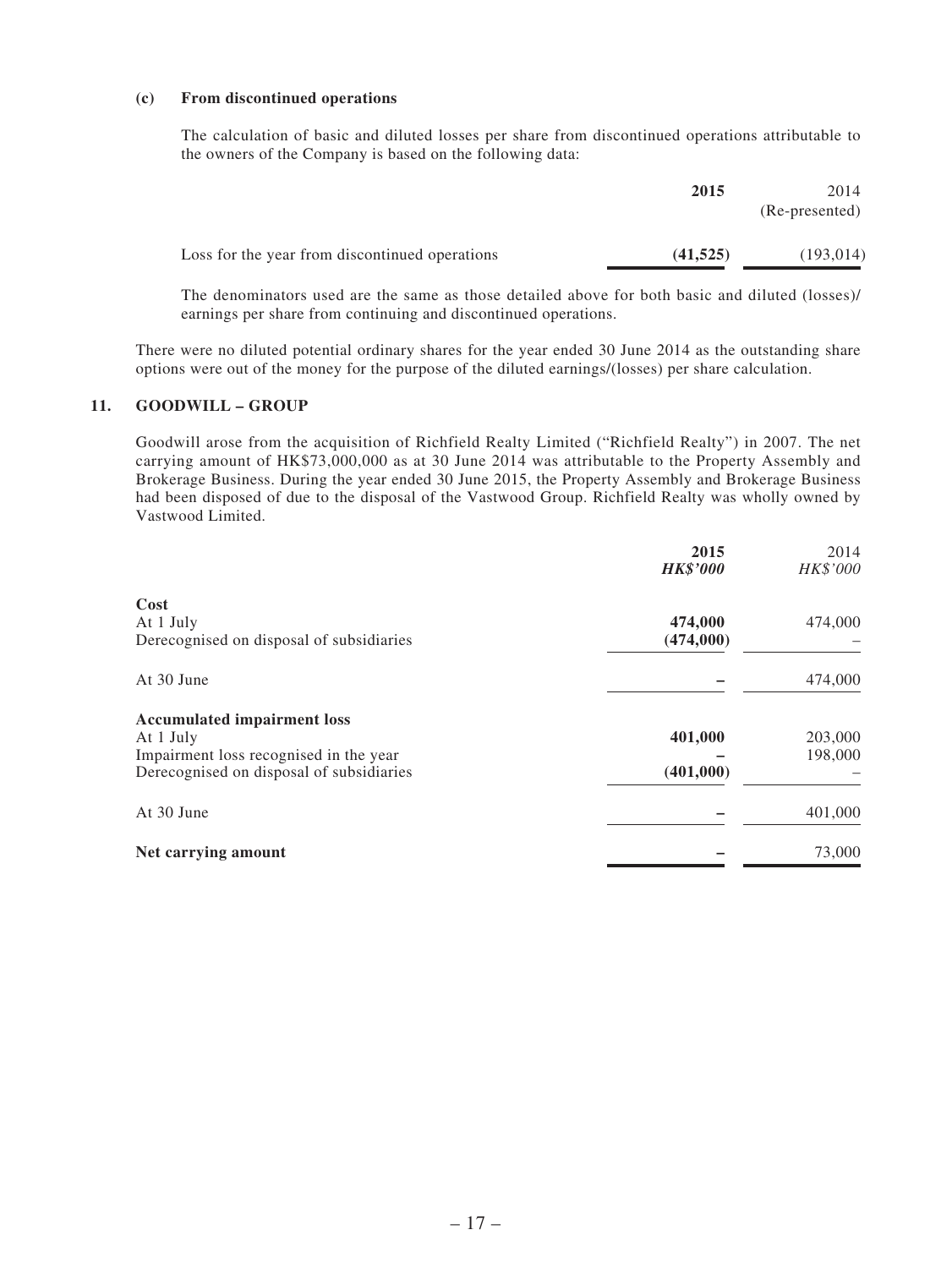#### **12. TRADE RECEIVABLES – GROUP**

The Group generally allowed a credit period of 1 month to its trade customers.

Based on the invoice dates, ageing analysis of trade receivables is as follows:

|                 | 2015            | 2014     |
|-----------------|-----------------|----------|
|                 | <b>HK\$'000</b> | HK\$'000 |
| Within 90 days  | 1,011           | 9,060    |
| 91 to 180 days  |                 | 2,850    |
| 181 to 365 days |                 | 1,393    |
| Over 365 days   |                 | 2,751    |
|                 | 1,011           | 16,054   |

All trade receivables are subject to credit risk exposure. Impairment on trade receivables is recognised when the debts are identified to be irrecoverable.

Based on the due dates, ageing analysis of trade receivables is as follows:

|                                                      | 2015<br><b>HK\$'000</b> | 2014<br>HK\$'000 |
|------------------------------------------------------|-------------------------|------------------|
| Neither past due nor impaired                        | 1,011                   | 9,060            |
| Less than 90 days past due<br>Over 90 days past due  |                         | 2,850<br>4,144   |
| Trade receivables that are past due but not impaired |                         | 6,994            |
|                                                      | 1,011                   | 16,054           |

As at 30 June 2015, there was no amount denominated in a currency other than the functional currency of the entity to which they relate (2014: Nil).

Receivables that were neither past due nor impaired were due from the reputable customers for whom there was no recent history of default.

As at 30 June 2014, receivables that were past due but not impaired related to a number of independent customers that had a good track record with the Group. Based on past experience, management believed that no impairment allowance was necessary in respect of these balances as there had not been a significant change in credit quality and the balances were still considered to be fully recoverable. The Group did not hold any collateral in respect of trade receivables past due but not impaired.

The directors of the Company consider that the fair values of trade receivables are not materially different from their carrying amounts because these amounts have short maturity periods on their inception.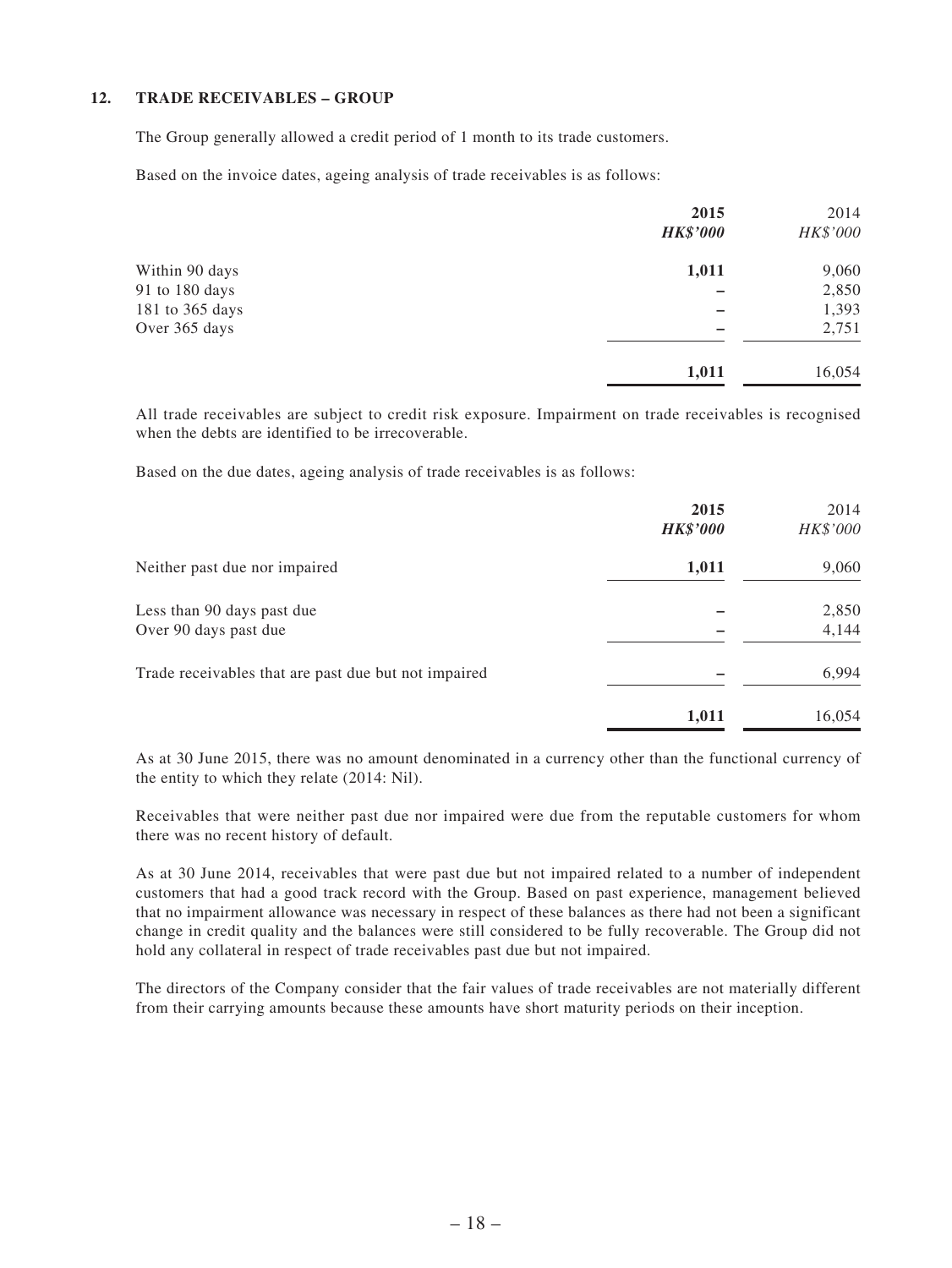#### **13. MATERIAL RELATED PARTY TRANSACTIONS**

|                                                            | 2015<br><b>HK\$'000</b> | 2014<br>HK\$'000 |
|------------------------------------------------------------|-------------------------|------------------|
| Equipment acquired from a related company controlled by    |                         |                  |
| one of the substantial shareholders of the Company         | 81                      | 895              |
| Printing fees paid to a related company controlled by      |                         |                  |
| one of the substantial shareholders of the Company         |                         | 367              |
| Renovation service income received from                    |                         |                  |
| a related company controlled by                            |                         |                  |
| one of the substantial shareholders of the Company         | 338                     |                  |
| Renovation service income received from                    |                         |                  |
| a closely family member of one of                          |                         |                  |
| the substantial shareholders of the Company                | 999                     |                  |
| Rental expenses paid to a related company owned by         |                         |                  |
| one of the substantial shareholders of the Company         | 521                     | 886              |
| Rental expenses paid to a related company owned by         |                         |                  |
| one of the substantial shareholders of the Company         | 3,660                   | 3,840            |
| Dividend income received from a related company controlled |                         |                  |
| by one of the substantial shareholders of the Company      |                         | 9,380            |
|                                                            | 5,599                   | 15,368           |

#### **13.1 The following transactions were carried out with the related parties:**

These transactions were conducted at pre-determined prices in accordance with terms mutually agreed between the Group and these related parties. These transactions are conducted in the normal course of business.

#### **13.2 Key Management Personnel Compensation**

|                              | 2015<br><b>HK\$'000</b> | 2014<br><b>HK\$'000</b> |
|------------------------------|-------------------------|-------------------------|
| Short-term employee benefits | 6.592                   | 8.016                   |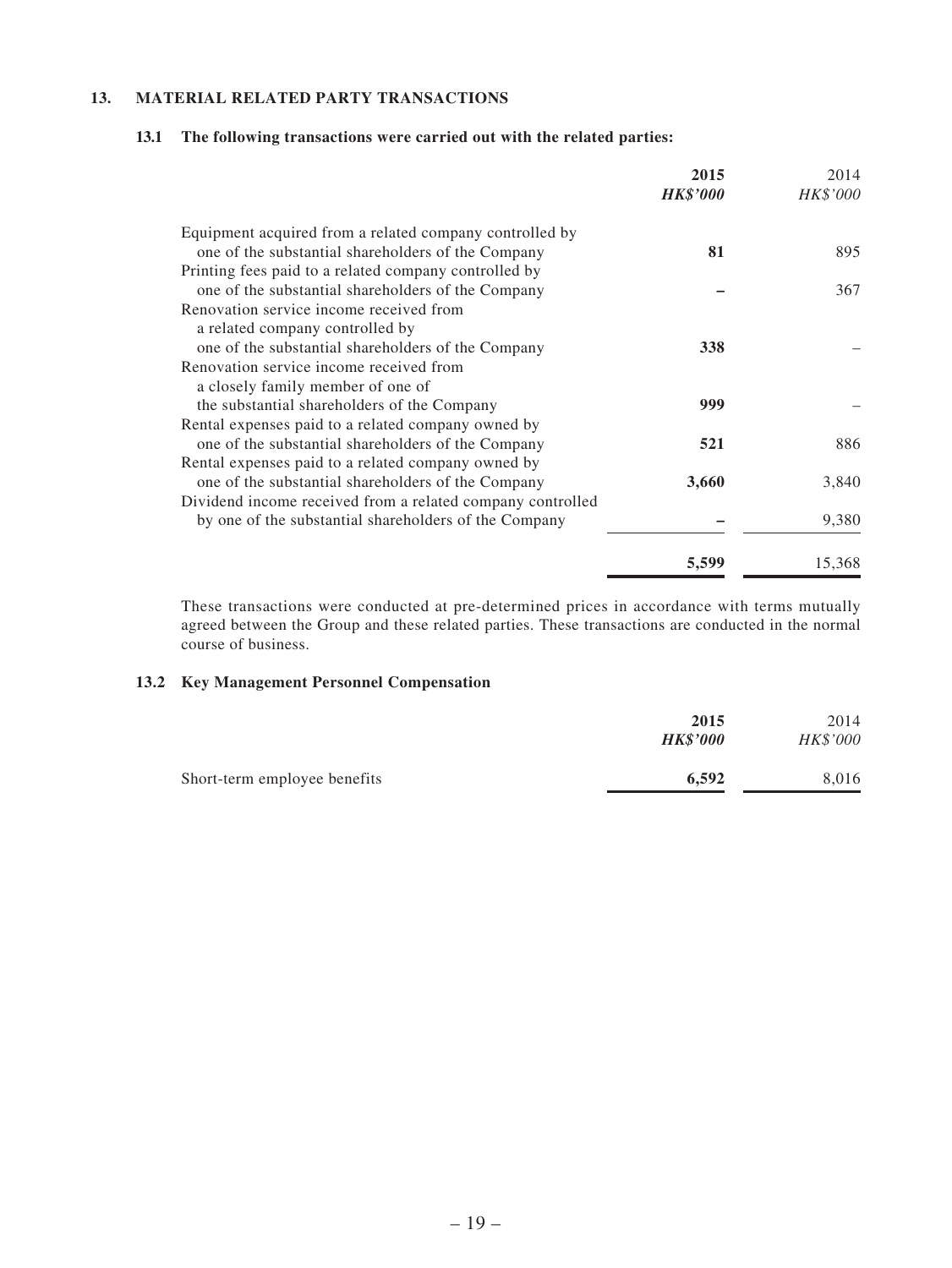### **MANAGEMENT DISCUSSION AND ANALYSIS**

### **OVERVIEW**

Winfull Group Holdings Limited (the "Company") and its subsidiaries (collectively the "Group") was principally engaged in the provision of property brokerage services, provision of schemes for property consolidation, assembly and redevelopment, property trading, property development and property investment. Those projects that have been engaged are all residential and commercial properties which are located in Hong Kong. After the completion of the disposal (the "Disposal") of the entire equity interests of and all obligation, liabilities and debts owing or incurred by its wholly owned subsidiary, Vastwood Limited, and its subsidiaries (collectively the "Vastwood Group") on 27 February 2015, the principal activities of the Group become property investment and trading and property development.

In May 2013, there was a judgment delivered by the Court of Final Appeal ("CFA") of Hong Kong for the definition of "House". As the applications regarding the re-development of the projects are still subject to be reviewed by the relevant government departments, and the Directors would require more time to review the CFA Judgment, the Board is of the view that it may be premature for the Directors to assess the potential impact of the CFA Judgment on the re-development of the above two projects at this stage. In the meantime, for the project at Nos.16-32 Junction Road, Kowloon (the "Junction Road Property"), the Group continues to co-operate with its joint venture partner to assess the possible impact of the CFA Judgment and to estimate the land premiums, if any, as may be charged by the Hong Kong government (the "Government") for the redevelopment project. Regarding the project located at Nos.142- 154 Carpenter Road, Kowloon (the "Carpenter Road Properties"), the Group also continues to evaluate the possible impact of the CFA Judgment with its partner before deciding on the actions to be taken, which may include continue with the re-development plan etc.

After the year ended 30 June 2015, a wholly owned subsidiary of the Company entered into a sales and purchase agreement with an independent third party for acquiring two retail shop units located at Kennedy Town, Hong Kong for investment purpose. The completion of the acquisition will be taken place on or before 30 September 2015. On 15 September 2015, another wholly owned subsidiary of the Company entered into a provisional sales and purchase agreement with an independent third party to purchase an industrial property in Kowloon Bay, Hong Kong for investment purpose. The completion of the acquisition will be taken place on or before 16 November 2015.

### **FINANCIAL PERFORMANCE**

The Group recorded a turnover (from continuing operations) of approximately HK\$7,236,000 in the year, representing an decrease of approximately 99% comparing with the previous financial year of approximately HK\$497,016,000. The significant decrease in turnover was mainly attributed to the decrease in revenue of the property development business. It generated a turnover of approximately HK\$491,747,000 in the last financial year, but there was no income from the property development business for the year ended 30 June 2015. For the discontinued operations of the property assembly and brokerage business, it recorded a turnover of approximately HK\$58,285,000 for the period from 1 July 2014 to 27 February 2015 (date of disposal), representing a decrease of approximately 8% as compared with that for the last fiscal year of approximately HK\$63,356,000.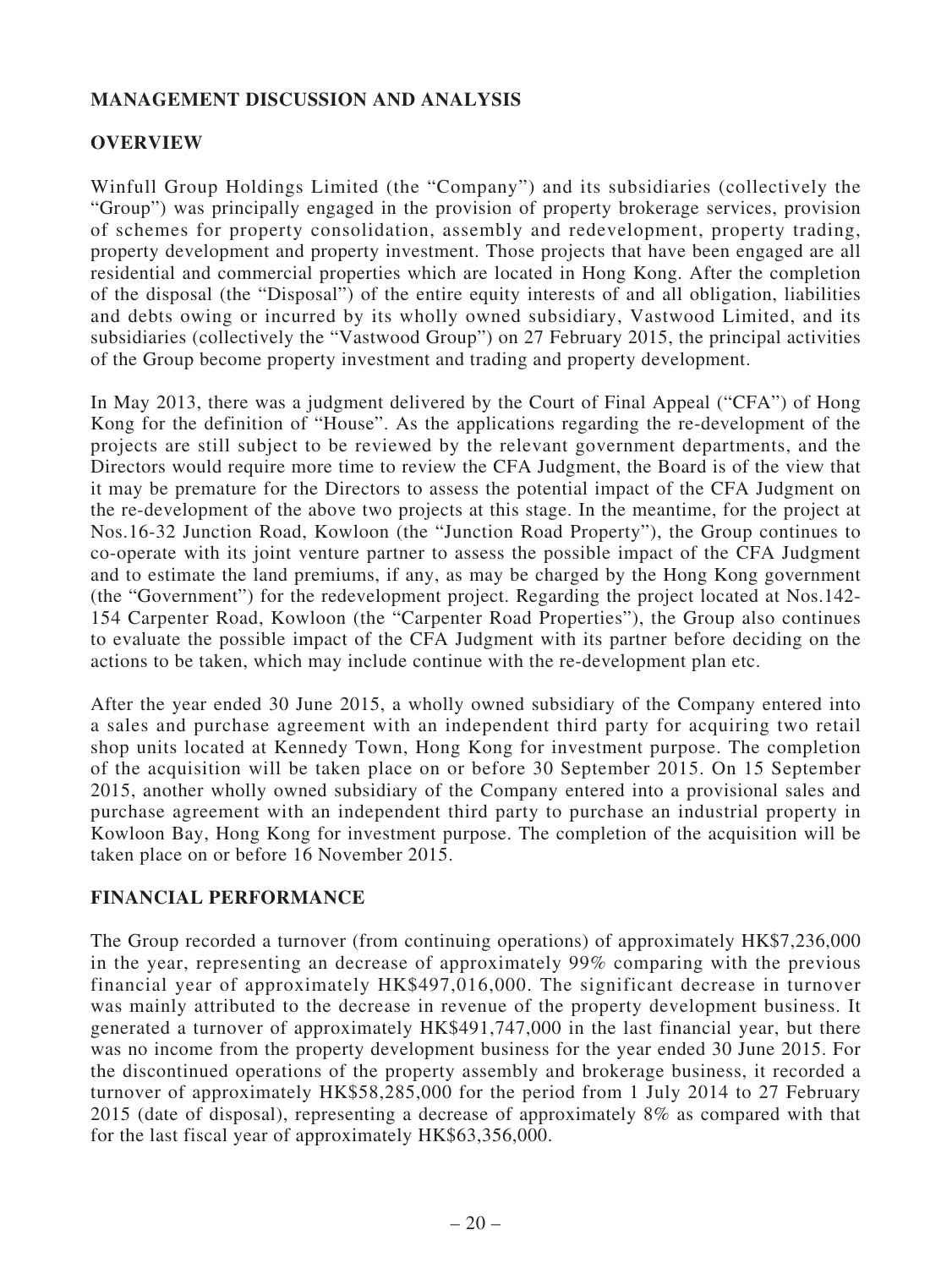Loss before income tax of the Group for the year from continuing operations and discontinued operations was approximately HK\$25,601,000, while a profit before income tax from continuing operations and discontinued operations of approximately HK\$44,706,000 was recorded for the previous financial year. As a result of the loss on disposal of the Vastwood Group, the loss attributable to owners of the Company for the year was approximately HK\$28,580,000 as compared with a profit of HK\$10,502,000 for the last financial year.

#### **BUSINESS OVERVIEW**

#### **Property Assembly and Brokerage Business**

Reflecting the Government's effort on curbing property prices for both residential and nonresidential properties via various demand management measures and increasing the land supply through land sale program and other terms of land supply sources, the property market in Hong Kong was cooled off. The transaction volume of properties also slowed down notably. Furthermore, the lowering of compulsory auction sales threshold of old building from ownership of not less than 90% to not less than 80% since 1 April 2010 also stimulated the growth of the overall acquisition price of old buildings. The increment of land supply, the high acquisition price as well as the demand management measures introduced by the Government affected the plans of developers, and in turn has seriously challenged the property assembly and brokerage business of the Group.

The revenue from the property assembly and brokerage business dropped significantly as a result of the Government's effort to curb property prices for both residential and nonresidential properties. With a view to offering better returns to the shareholders, the Group decided to dispose of its property assembly and brokerage business and focus on property investment and trading, and development businesses and adopt new business strategy.

On 11 December 2014, the Company entered into an agreement (the "Agreement") with its substantial shareholder, Richfield (Holdings) Limited ("RHL") and Mr. Au Wing Wah ("Mr. Au"), (i) to dispose the entire issued share capital of Vastwood Limited (the "Sale Share") and all obligations, liabilities and debts owing or incurred by the Vastwood Group to the Group (the "Sale Loan") at the consideration of HK\$231.8 million, being the market price of 760,000,000 shares of the Company at the disposal date, (ii) to repurchase of 760,000,000 shares (the "Repurchase Shares") held by RHL (the "Share Repurchase") at a consideration which is equivalent to the consideration for the Disposal pursuant to the terms and conditions of the Agreement. The Disposal and the Share Repurchase were subject to, among other things, approval by the independent shareholders at the extraordinary general meeting ("EGM") by way of poll on 17 February 2015. The details of the above connected transaction was set out in the Company's announcements dated 11 December 2014, 12 January 2015, 17 February 2015 and 27 February 2015, the Company's circular dated 12 January 2015 and the Company's supplemental circular dated 30 January 2015. The independent shareholders have casted in favour of the Disposal and the Share Repurchase at the EGM held on 17 February 2015. The completion of Disposal has taken place on 27 February 2015 and the cancellation of Repurchase Shares was also completed on 2 March 2015.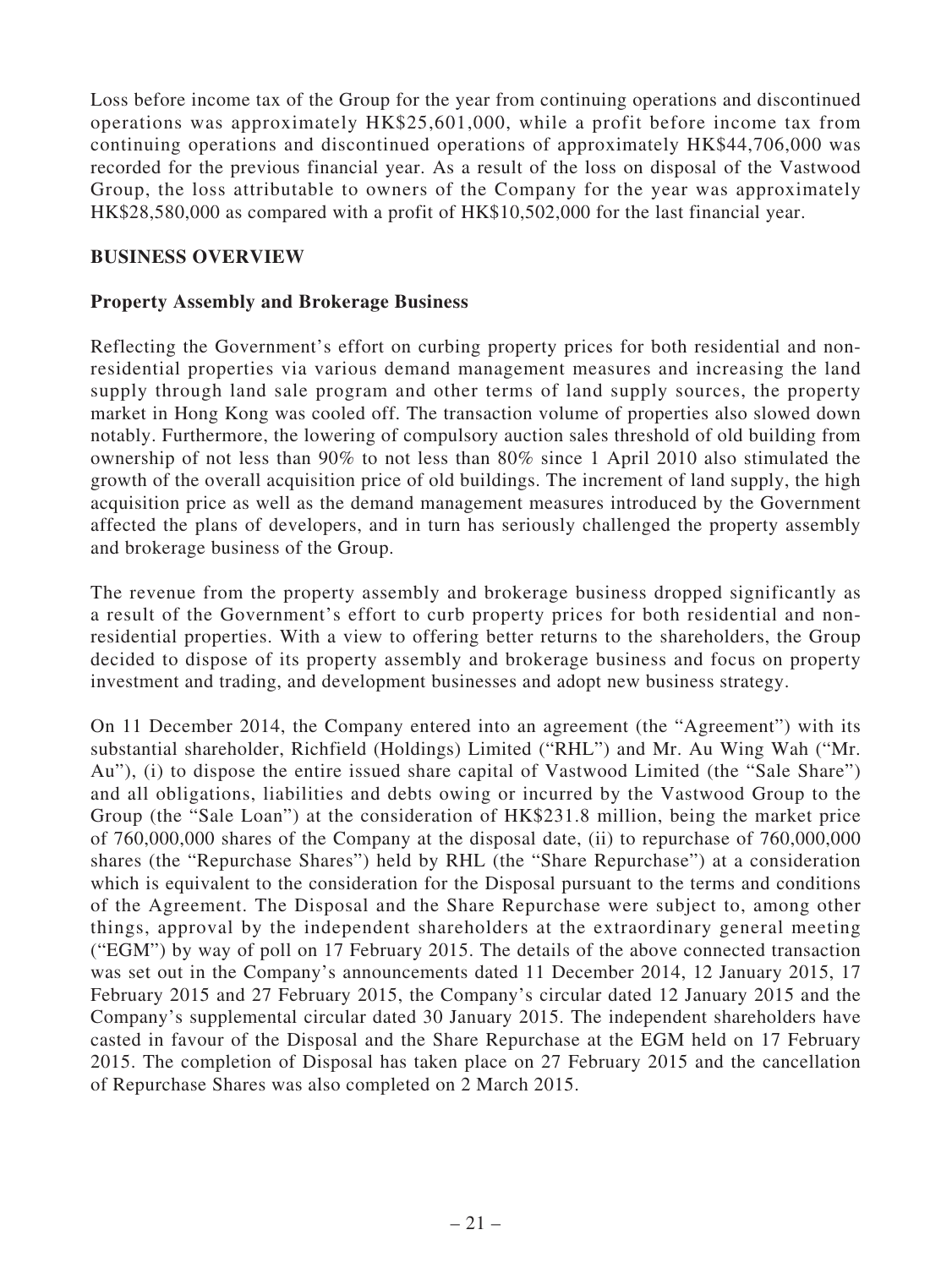For the period from 1 July 2014 to 27 February 2015 (date of disposal), the turnover from the property assembly and brokerage business was approximately HK\$58,285,000, which is approximately equal to that for the last financial year of approximately \$63,356,000. The operating loss for the property assembly and brokerage business was approximately HK\$38,114,000 which has decreased by approximately 80% when compared with the loss of approximately HK\$191,451,000 for the last financial year. The unfavorable result for the current and last financial year was mainly attributable to the loss on Disposal for the current financial year of approximately HK\$54,391,000 and the goodwill impairment loss of approximately HK\$198,000,000 for the last financial year.

During the period from 1 July 2014 to 27 February 2015 (date of disposal), the Group has completed 3 major property assembly projects only, which is the same as the last financial year. The uncertain economic prospects as well as the Government's effort to curb property prices were the key factors limited the number of property assembly projects to be completed in these few years. Those major property projects completed during the current financial year are mainly located in Hong Kong Island and Kowloon, including the Mid-level and Tai Kok Tsui etc. The total sum of the major completed projects and the total revenue for the major completed projects recorded for the period were approximately HK\$746,910,000 and HK\$7,518,000, respectively, while the total accumulated contract sum for those major completed projects since their commencement was approximately HK\$2,420,000,000. The revenue received from those projects completed in previous year was approximately HK\$28,139,000 and the revenue received from other incomplete project was approximately HK\$22,628,000.

### **Property Development Business**

The Hong Kong economy grew modestly in the first quarter of 2015, by 2.1% in real terms over a year earlier. The inflation eased further. The domestic demand remained the key source of the growth of economy. The Hong Kong Monetary Authority announced the macroprudential measures in late February 2015 to cool down the heated up residential property market. Thus, the number of sale and purchase agreements for residential property received by the Land Registry was slightly decreased.

In February 2015, the Government announced the 2015-16 land sale programme which includes 29 residential sites capable of providing a total of about 16,000 flats. Combining the various housing land supply resources, it is estimated that the total housing land supply in 2015-16 could provide for around 28,500 flats. In addition, there were concerns about the prospective US interest rate increases as well as the Greece's debt negotiations. The global economy was in a high level of uncertainty.

During the year, the Group is engaged in two property development projects, which are both located in Kowloon. A shareholder's agreement with a wholly owned subsidiary of Phoenix Asia Real Estate Investment, a client of the Group, for establishing an associate for a property development project at Nos. 18-32 Junction Road, Kowloon, Hong Kong ("Junction Road Property"), which the Group has 30% equity interests, has been proceeded in 2011. The project has a site area of approximately 10,200 square feet and a gross floor area of approximately 84,000 square feet. The project will be developed into a composite residential and commercial building. The development work is expected to be completion in 2016. The Group intended to develop it into a composite residential/commercial building.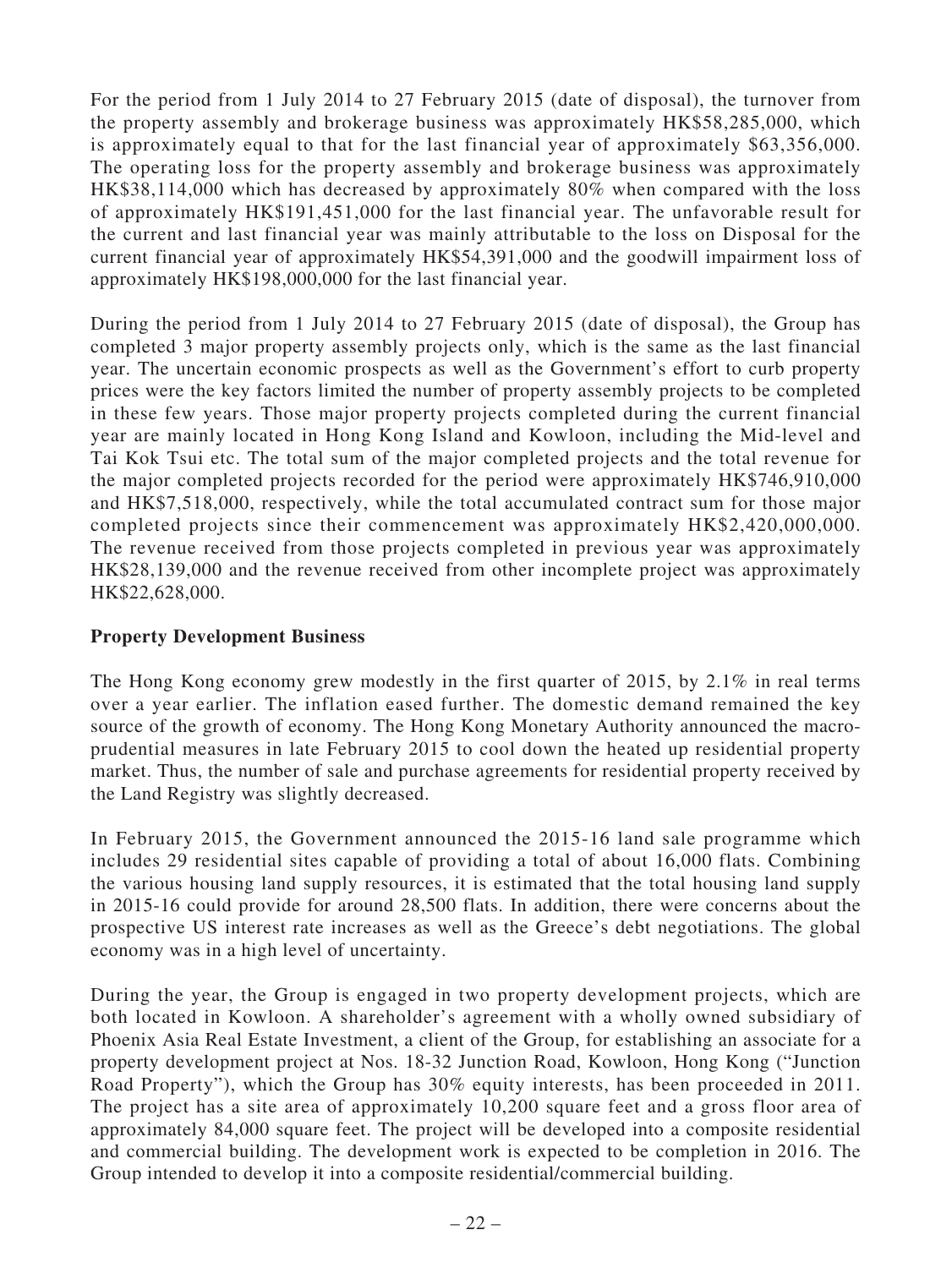In addition, the Group has acquired all the property units of the Carpenter Road Property during the year ended 30 June 2012. It has a site area of approximately 9,100 square feet. The Group held 100% equity interests of the project. On 17 March 2014, the Company has disposed 49% equity interests in those wholly owned subsidiaries which held the Carpenter Road Property to an independent third party. The disposal represents a good opportunity for realisation of the Group's investment in the Property whilst allows the Group to maintain its interests in the redevelopment of the Carpenter Road Property. Further, the proceeds from the disposal can reduce the overall gearing of the Group and can further strengthen the cash position of the Group and will allow the Group to reallocate its resources for future development.

Since there was a landmark judgment delivered by the CFA of Hong Kong in May 2013 for the definition of "House", the developments of these two projects were restricted under the relevant lease. On 25 June 2014, a new practice note of the "House" restrictions under Government leases has been circulated by the Lands Administration Office of the Lands Department in regards to the landmark judgment delivered by CFA. The applications regarding the redevelopment of the projects are still subject to review by the relevant government departments. At the same time, the Group is proceeding to evaluate the possible impact of the new practice note and the CFA Judgment on the redevelopment of the above two projects at this stage. In the meantime, for the Junction Road Property, the Group continues to co-operate with its joint venture partner to assess the possible impact of the new practice note and the CFA Judgment and to estimate the land premiums, if any, as may be charged by the Government for the redevelopment proposal. Regarding the Carpenter Road Properties, the Group and its joint venture partner also continue to evaluate the possible impact of the new practice note and the CFA Judgment before deciding on the actions to be taken.

The Group will continue to explore the best possible business development proposal as well as to enhance the benefit of the shareholders while overcoming the challenges ahead.

### **Property Investment and Trading**

Due to the cooling measure of the Government, the revenue from property assembly and brokerage business has decreased significantly over the past few years. The Group has commenced to explore potential property investment and trading opportunities with a view to provide steady income source to the Group. The Group has acquired four potential commercial properties for investment purpose, which are located in Hong Kong Island and Kowloon.

### *Ground Floor Shop at Kimberley Road, Tsim Sha Tsui*

This property is located at the ground floor of Wing Lee Building at No. 23-31C Kimberley Road, Tsim Sha Tsui, Kowloon with approximately 4,500 square feet. It is currently leased by a local style restaurant. Being benefited by steady inbound tourism and local demand, the Group believes that this property could generate stable rental income for the Group.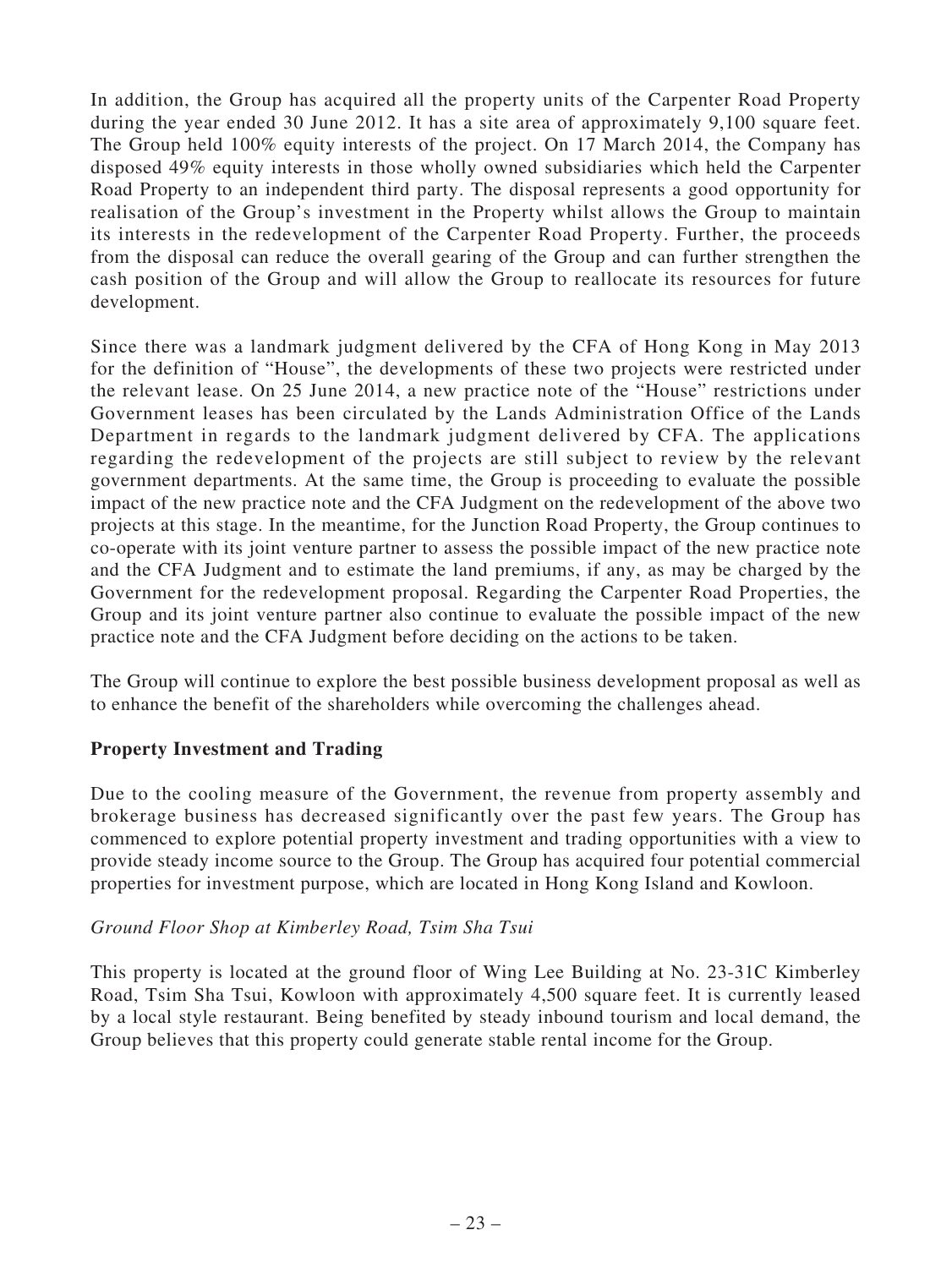### *Roof of Block C of Sea View Estate, North Point*

This property is located at the front portion of the roof of Sea View Estate in North Point, which is facing the South of Victoria Harbour in Hong Kong Island. The Group believes that it can be converted into an eye-catching rooftop advertising signage with approximately 300 square meters. The construction work of the advertising signage has been completed in March 2015 and the Group is looking for appropriate potential tenant for the signage.

#### *Two Connecting Retail Shop Units at Grand Scholar, No. 419K Queen's Road West*

After the year ended 30 June 2015, a wholly owned subsidiary of the Company has entered into a sale and purchase agreement with an independent third party to acquire a property of two connecting retail shop units at consideration of HK\$105,000,000 on 15 July 2015. The address of the property is shop No.2 on gound floor and shop No.3 on lower ground 1st floor of Grand Scholar, No. 419K Queen's Road West, Hong Kong. The property has a total gross floor area of approximately 10,300 square feet. The property is currently subject to a tenancy with rental agreed at HK\$238,000 per month (exclusive of management fees, government rent and rates) and expiring on 15 October 2016. The completion of the acquisition shall take place on or before 30 September 2015.

### *Whole floor of Kenning Industrial Building at 19 Wan Hoi Road, Kowloon Bay*

Another wholly owned subsidiary of the Company has entered into a provisional sales and purchase agreement with an independent third party on 15 September 2015 to acquire a whole floor of industry property at the consideration of HK\$76,000,000. The property is located at 4th Floor of Kenning Industrial Building, No. 19 Wan Hoi Road, Kowloon Bay, Hong Kong. The property has a total gross floor area of approximately 16,522 square feet. Approximately ¼ of the property is currently leased out with rental agreed at HK\$66,500 per month (exclusive of government rent and rates but inclusive of management fees) which tenancy is due to expire in December 2017. The rest of the Property is occupied by the vendor for its own use. The completion of the acquisition shall take place on or before 16 November 2015.

During the financial year, the property investment and trading business recorded a gross rental income of approximately HK\$5,862,000. The operating profit for the property investment and trading business was approximately HK\$8,209,000. It is expected to provide a steady income source to the Group.

### **Corporate Social Responsibilities**

In the year, the Group supported various local charitable activities, such as donation to a charity walk of "Po Leung Kuk" for promoting Green Healthy Lifestyle and forming staff teams to participate in a charitable competition of hiking organized by "Green Power" for promoting environmental protection etc.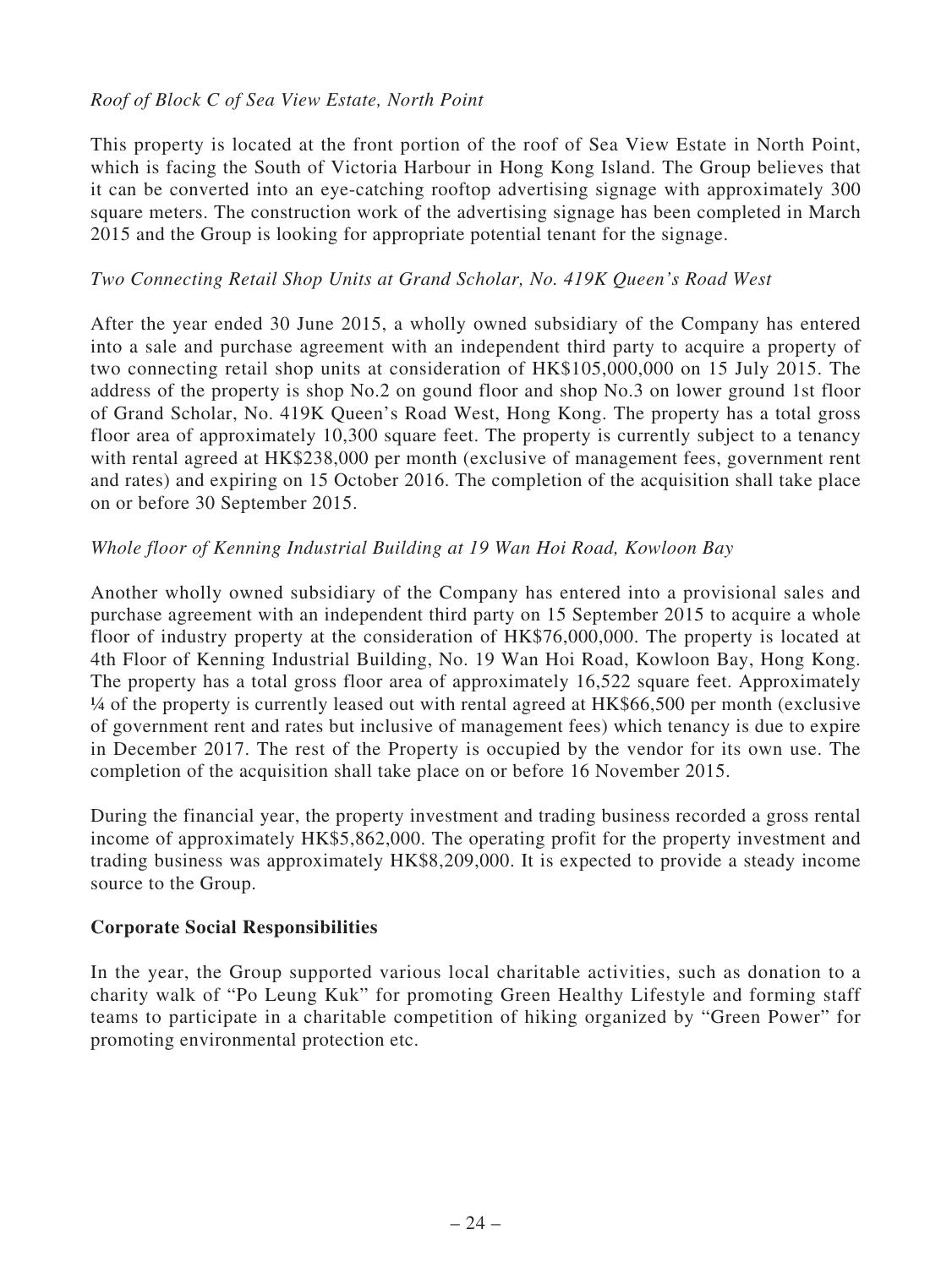### **PROSPECT**

The growth of Hong Kong economy remained moderate in the year. The Government sustained its effort of raising flat supply through land sale program and other terms of land supply sources. The newly announced 2015-16 land sale programme is capable of providing a total of about 16,000 flats. Combining a range of land supply sources, it is estimated that housing land supply in the coming year could provide more than 28,500 private flats.

With the purpose of offering better returns to the shareholders, the Group decided to dispose of its property assembly and brokerage business and concentrate on property investment and trading, and development businesses. The Group continued to explore potential property developments and property investment and trading opportunities locally and internationally so as to broaden the revenue base which benefits the Company and the shareholders as a whole in the long run.

During the year, the Group has engaged in two local property development projects in Hong Kong. The experience of the Group obtained in those projects can be applicable to our future property development projects.

The Group will continue to explore potential property investment and trading opportunities with a view to provide steady income source to the Company. The Group is conscious to monitor and analyze the impact of the local and global economy so as to make cautious business decisions and to adjust our development plan if necessary so as to maximize the return to the shareholders of the Company.

### **LIQUIDITY, FINANCIAL RESOURCES AND CAPITAL STRUCTURE**

As at 30 June 2015, the Group had net current assets of approximately HK\$953,773,000 (2014: approximately HK\$984,022,000) including cash and bank balances of approximately HK\$589,283,000 (2014: approximately HK\$734,053,000).

The gearing ratio was 0% as at 30 June 2015 (2014: 6.5%). The gearing ratio is derived by dividing the total of borrowings and finance lease liabilities by total assets. The gearing ratio has decreased for the financial year under review when compared to 30 June 2014 due to the repayment of bank borrowings for investment properties and the derecognition of bank borrowings upon the Disposal for the year.

During the year, the Group financed its operations with its own working capital and bank borrowings. As at 30 June 2015, there was no unsecured and secured bank borrowing (2014: approximately HK\$130,752,000, in which approximately HK\$64,313,000 are repayable within a period of not exceeding 5 years and approximately HK\$66,439,000 are repayable beyond 5 years), and no other borrowing for the Group (2014: approximately HK\$1,836,000, which was repayable within a period of not exceeding 5 years).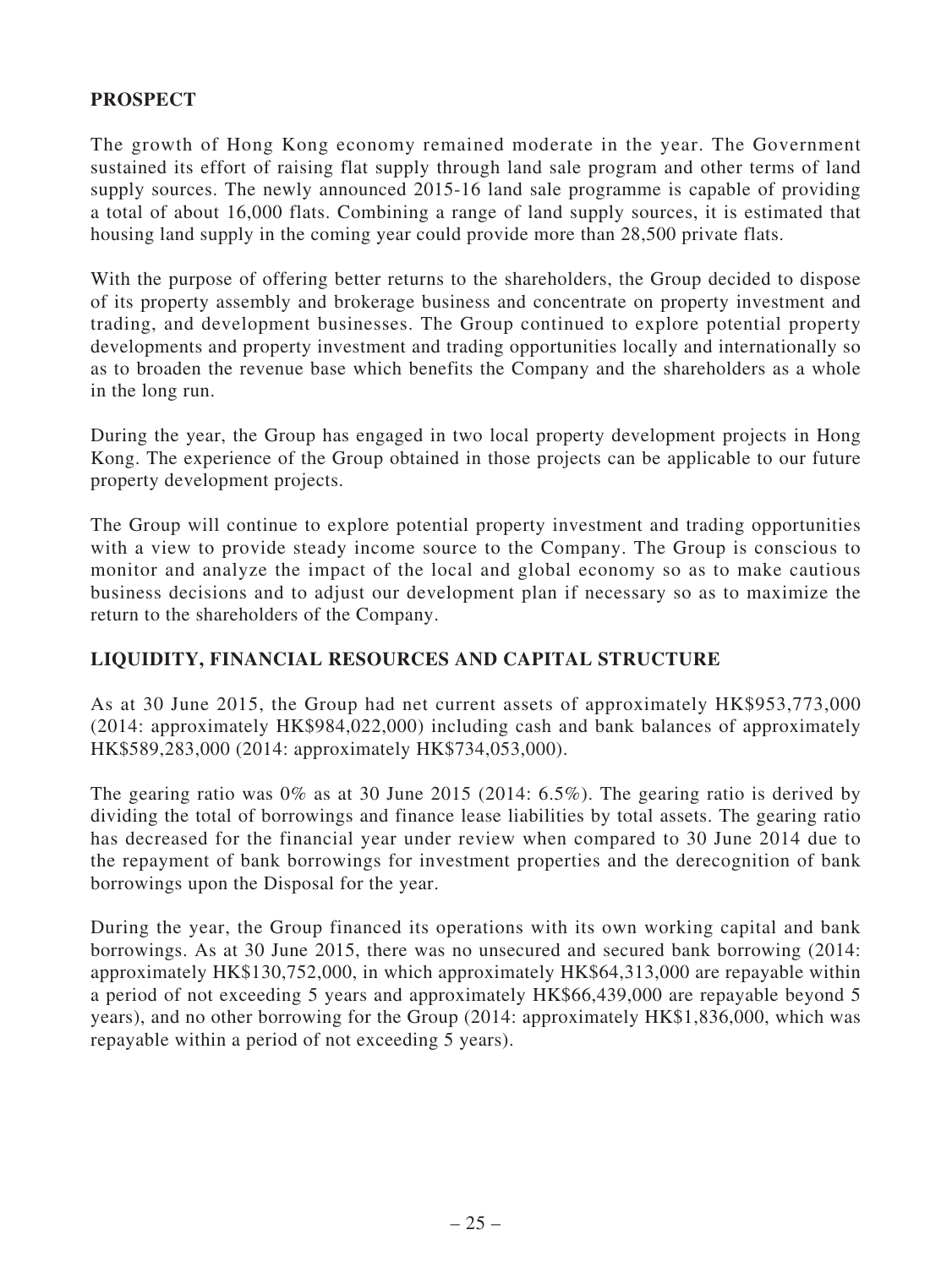### **SIGNIFICANT INVESTMENT HELD, MATERIAL ACQUISITIONS OR DISPOSALS OF SUBSIDIARIES AND AFFILIATED COMPANIES, AND FUTURE PLANS FOR MATERIAL INVESTMENTS OR CAPITAL ASSETS**

Save for those disclosed in this announcement, there were no significant investment held, material acquisitions or disposals of subsidiaries and affiliated companies during the year and there is no plan for material investments or capital assets as at the date of this announcement.

#### **PLEDGE OF ASSETS**

As at 30 June 2015, none of the assets of the Group was pledged to secure bank facilities for the Group (2014: investment properties and leasehold properties of the Group with a carrying value of approximately HK\$225,000,000 and HK\$98,237,000 respectively were pledged to secure banking facilities for the Group).

#### **CONTINGENT LIABILITIES**

As at 30 June 2015, the Company had given guarantees of HK\$144,000,000 (2014: HK\$238,000,000) in respect of the banking facilities of the associate for the property development projects at Nos. 18-32 Junction Road, Kowloon, Hong Kong.

#### **LEASE AND CONTRACTED COMMITMENTS**

The Group leases a number of properties under operating leases. The leases run for an period of one to two years (2014: two years). As at 30 June 2015 and 2014, none of the leases included contingent rentals.

At 30 June 2015, the total future minimum lease payments under non-cancellable operating leases payable by the Group are as follows:

|                                                 | 2015<br><b>HK\$'000</b> | 2014<br>HK\$'000 |
|-------------------------------------------------|-------------------------|------------------|
| Within one year<br>In the second to fifth years | 2,515<br>483            | 1,173            |
|                                                 | 2,998                   | 1,173            |

### **CAPITAL COMMITMENTS**

|                                     | Group           |          | Company         |          |
|-------------------------------------|-----------------|----------|-----------------|----------|
|                                     | 2015            | 2014     | 2015            | 2014     |
|                                     | <b>HK\$'000</b> | HK\$'000 | <b>HK\$'000</b> | HK\$'000 |
| Contracted but not provided for:    |                 |          |                 |          |
| Available-for-sale financial assets | 3,626           | 3,320    | 3,626           | 3,320    |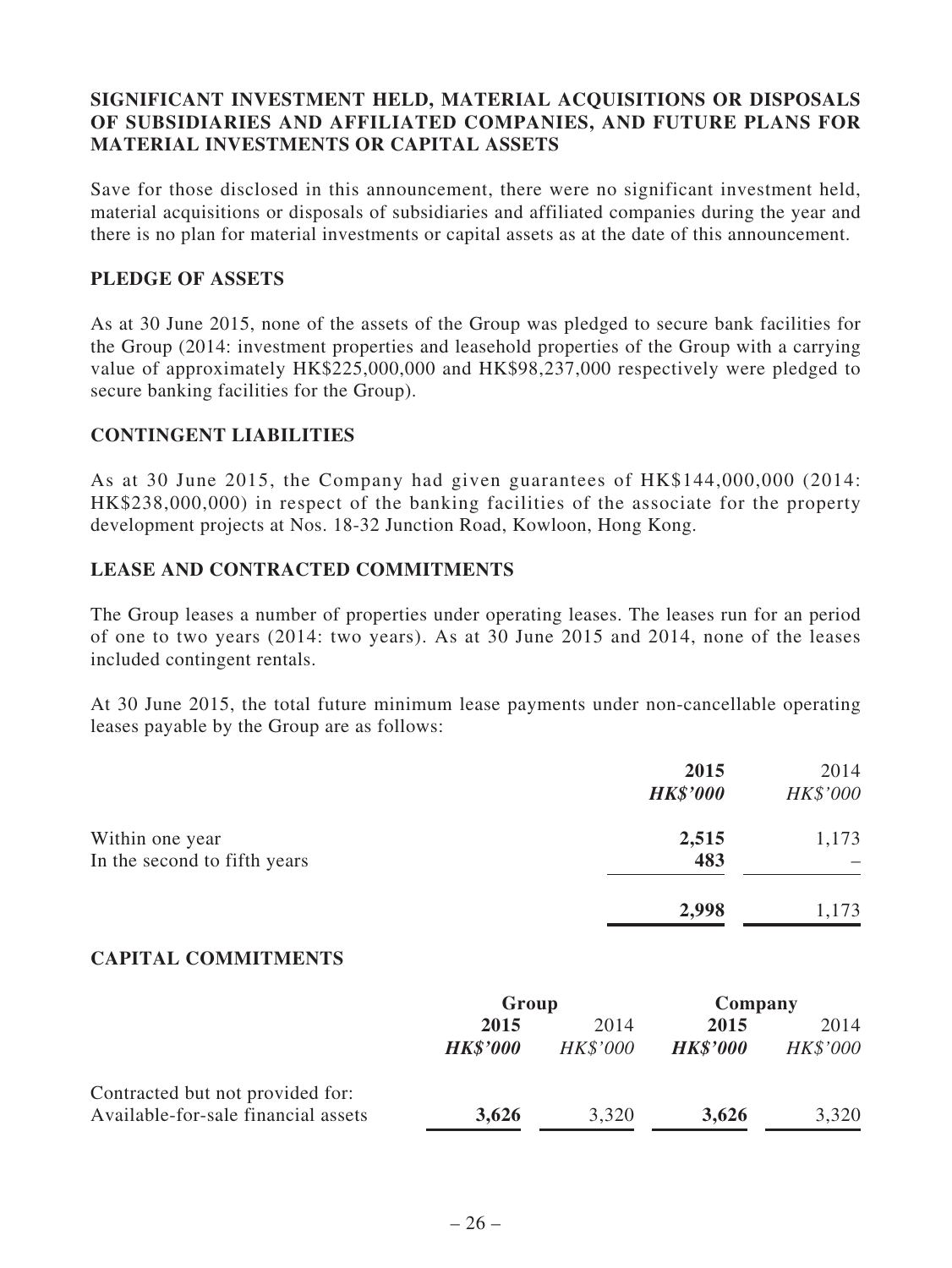### **FOREIGN EXCHANGE EXPOSURE**

The Group's income and expenditure during the year were denominated in United States dollars ("US\$"), British Pound ("GBP"), HK dollars ("HK\$") and Renminbi ("RMB"), and most of the assets and liabilities as at 30 June 2015 were denominated in US\$, GBP, HK\$ and RMB. Accordingly, the Board is of the view that, to a certain extent, the Group is exposed to foreign currency exchange risk. For the US\$ foreign exchange exposure, the Board believes the exposure is small as the exchange rate of US\$ to HK\$ is comparatively stable. However, the Group is exposed to RMB and GBP foreign exchange exposure and fluctuation of exchange rates of RMB and GBP against HK\$ could affect the Group's results of operations. During the year, no hedging transaction or arrangement was made.

### **TREASURY POLICIES**

The Group adopts a conservative approach towards its treasury policies. The Group strives to reduce exposure to credit risk by performing ongoing credit evaluations of the financial conditions of its customers. To manage liquidity risk, the Board closely monitors the Group's liquidity position to ensure that the liquidity structure of the Group's assets, liabilities and commitments can meet its funding requirements.

#### **SEGMENT INFORMATION**

The analysis of the principal activities and geographical locations of the operations of the Group are set out in note 3 to this announcement.

#### **EMPLOYEES AND REMUNERATION POLICIES**

As at 30 June 2015, the Group had 10 (2014: 105) employees, including the directors of the Company (the "Directors"). Total staff costs (including Directors' emoluments) were approximately HK\$4,324,000 for the year (from continuing operations) as compared to approximately HK\$39,441,000 (from continuing operations and discontinued operations) in last year. Remuneration is determined with reference to market terms and the performance, qualification and experience of individual employee. Year-end bonus based on individual performance will be paid to employees as recognition of and reward for their contributions. Other benefits include contributions to statutory mandatory provident fund scheme to its employees in Hong Kong and share option scheme.

### **DIVIDEND**

The Board does not recommend the payment of a final dividend for the year ended 30 June 2015 (2014: Nil).

#### **CLOSURE OF REGISTER OF MEMBERS**

The register of members of the Company will be closed from Friday, 27 November 2015 to Tuesday, 1 December 2015, both days inclusive, during which period no transfer of shares will be registered. In order to attend the AGM, all transfer of shares, accompanied by the relevant share certificates and transfer forms, must be lodged with the Company's branch share registrars in Hong Kong, Tricor Tengis Limited at Level 22, Hopewell Centre, 183 Queen's Road East, Hong Kong for registration not later than 4:30 p.m. on Thursday, 26 November 2015.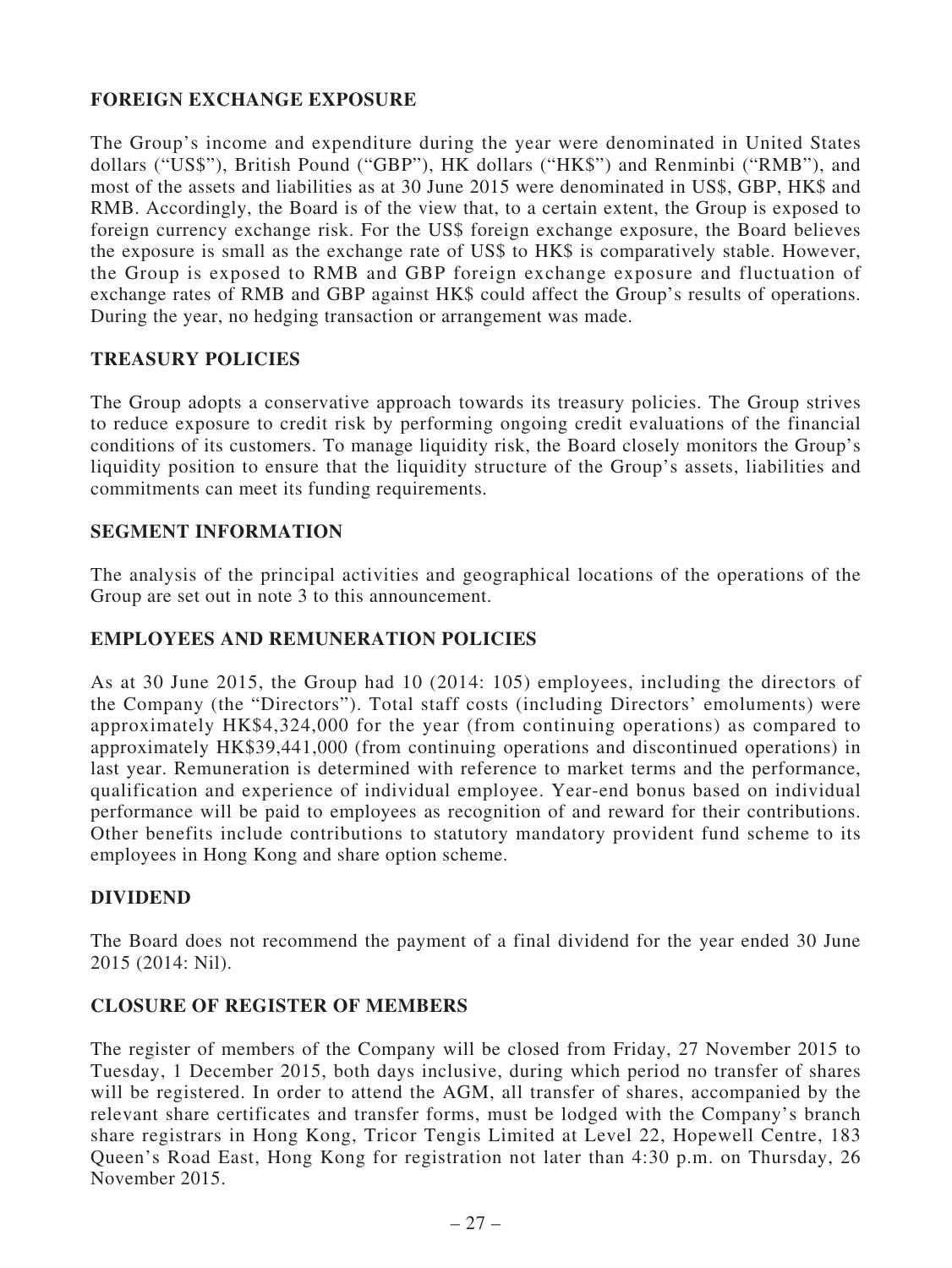### **CORPORATE GOVERNANCE PRACTICES**

The Company has adopted the code provisions set out in the Corporate Governance Code and Corporate Governance Report to the Appendix 14 (the "CG Code") of the Rules Governing the Listing of Securities on the Stock Exchange (the "Listing Rules"). The Company has complied with all CG Code during the year ended 30 June 2015 except for the code provisions A.2.1 and A.2.7 of the CG Code.

Code provision A.2.1 of the CG Code specifies that the roles of chairman and chief executive officer (chief executive for the CG Code) should be separate and should not be performed by the same individual. The division of responsibilities between the chairman and chief executive officer (chief executive for the CG Code) should be clearly established and set out in writing.

Code provision A.2.7 of the CG Code specifies that the chairman should at least annually hold meetings with the non-executive directors (including independent non-executive directors) without the executive directors present. However, the post of chairman of the Company (the "Chairman") has been vacant since the resignation of Mr. Pong Wai San, Wilson ("Mr. Pong") as the Chairman with effect from 5 February 2008 and therefore no meeting of the Chairman and non-executive Directors has been held during the year ended 30 June 2015. If candidate with suitable skills and experience is identified within or outside the Group, the Company will make necessary arrangement for the new appointment at appropriate time.

### **CODE OF CONDUCT REGARDING SECURITIES TRANSACTIONS BY DIRECTORS**

The Company has adopted a code of conduct regarding securities transactions by Directors on terms no less exacting than the required standard of dealings set out in the Model Code for Securities Transactions by Directors of Listed Issuers (the "Model Code") as set out in the Appendix 10 of the Listing Rules. Having made specific enquiry of all Directors, the Company was not aware of any non-compliance with such required standard of dealings and its code of conduct regarding securities transactions by Directors throughout the year.

### **REMUNERATION COMMITTEE**

According to the Listing Rules, the Company has to set up a remuneration committee comprising a majority of independent non-executive Directors. The remuneration committee of the Company (the "Remuneration Committee") was established on 23 March 2007 with written terms of reference which were revised on 28 February 2011 and 30 March 2012 respectively. As at the date of this announcement, the Remuneration Committee consists of three members, of which all are independent non-executive Directors, namely Mr. Koo Fook Sun, Louis ("Mr. Koo"), Mr. Lung Hung Cheuk ("Mr. Lung") and Ms. Yeung Wing Yan, Wendy ("Ms. Yeung"), which schedules to meet at least once a year. The chairman of the Remuneration Committee is Mr. Lung and the quorum necessary for the transaction of business is two.

The revised terms of reference of the Remuneration Committee are posted on the websites of the Stock Exchange and the Company.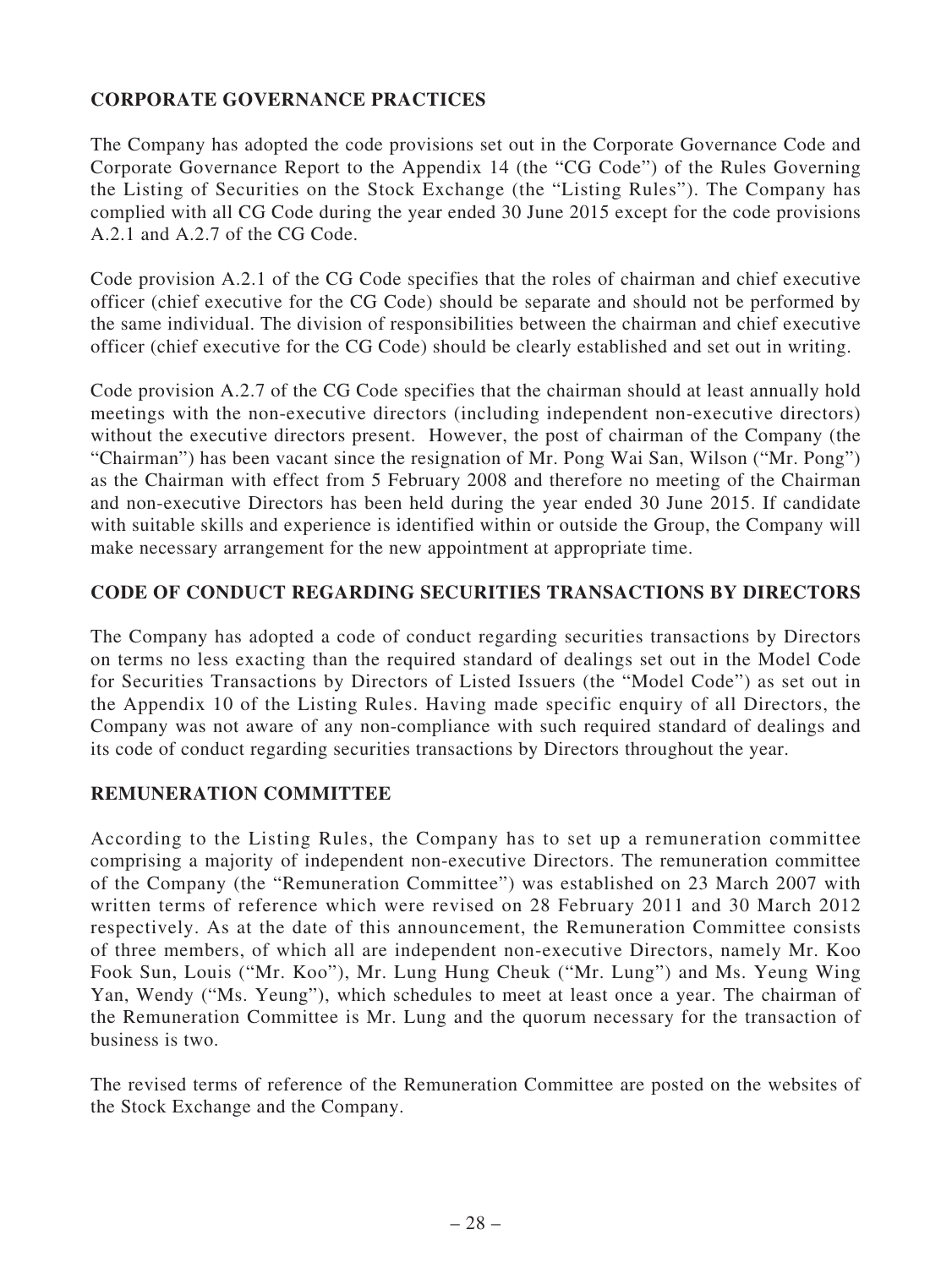The roles and functions of the Remuneration Committee include to make recommendation to the Board on the remuneration packages of individual executive Directors, which include benefits in kind, pension rights and compensation payments, including any compensation payable for loss and termination of their office or appointment, and make recommendations to the Board of the remuneration of non-executive Directors.

The Remuneration Committee held 3 meetings during the year to review the remuneration packages of all the Directors and senior management of the Company.

### **NOMINATION COMMITTEE**

According to code provision A.5 of the CG Code, the Company has to set up a nomination committee comprising a majority of independent non-executive Directors. The nomination committee of the Company (the "Nomination Committee") was established on 12 November 2007 with written terms of reference which were revised on 28 February 2011 and 30 March 2012 respectively. As at the date of this announcement, the Nomination Committee consists of three members, of which all are independent non-executive Directors, namely Mr. Koo, Mr. Lung and Ms. Yeung, which schedules to meet at least once a year. The chairwoman of the Nomination Committee is Ms. Yeung and the quorum necessary for the transaction of business is two.

The revised terms of reference of the Nomination Committee are posted on the websites of both the Stock Exchange and the Company.

The roles and functions of the Nomination Committee include nomination of the potential candidates for directorship, reviewing the nomination of the Directors, making recommendations to the Board for ensuring that all nominations are fair and transparent, reviewing and monitoring the implementation of the policy of diversity of the Board (the "Board Diversity Policy").

The Nomination Committee formulated the Board Diversity Policy. The Company recognises and embraces the benefits of having a diverse Board to enhance the quality of its performance. In designing the Board's composition, the Nomination Committee will consider a number of aspects, including but not limited to gender, age, cultural and educational background, ethnicity, professional experience, skills, knowledge and length of service. All Board appointments will be based on meritocracy, and candidates will be considered against objective criteria, having due regard for the benefits of diversity on the Board. The ultimate decision will be based on merit and contribution that the selected candidates will bring to the Board.

The Nomination Committee will review the Board Diversity Policy, as appropriate, to ensure its effectiveness and discuss any revisions that may be required, and recommend any such revisions to the Board for consideration and approval.

The Nomination Committee also monitors the implementation of the Board Diversity Policy and reports to the Board on the achievement of the measurable objectives for achieving diversity under the Board Diversity Policy.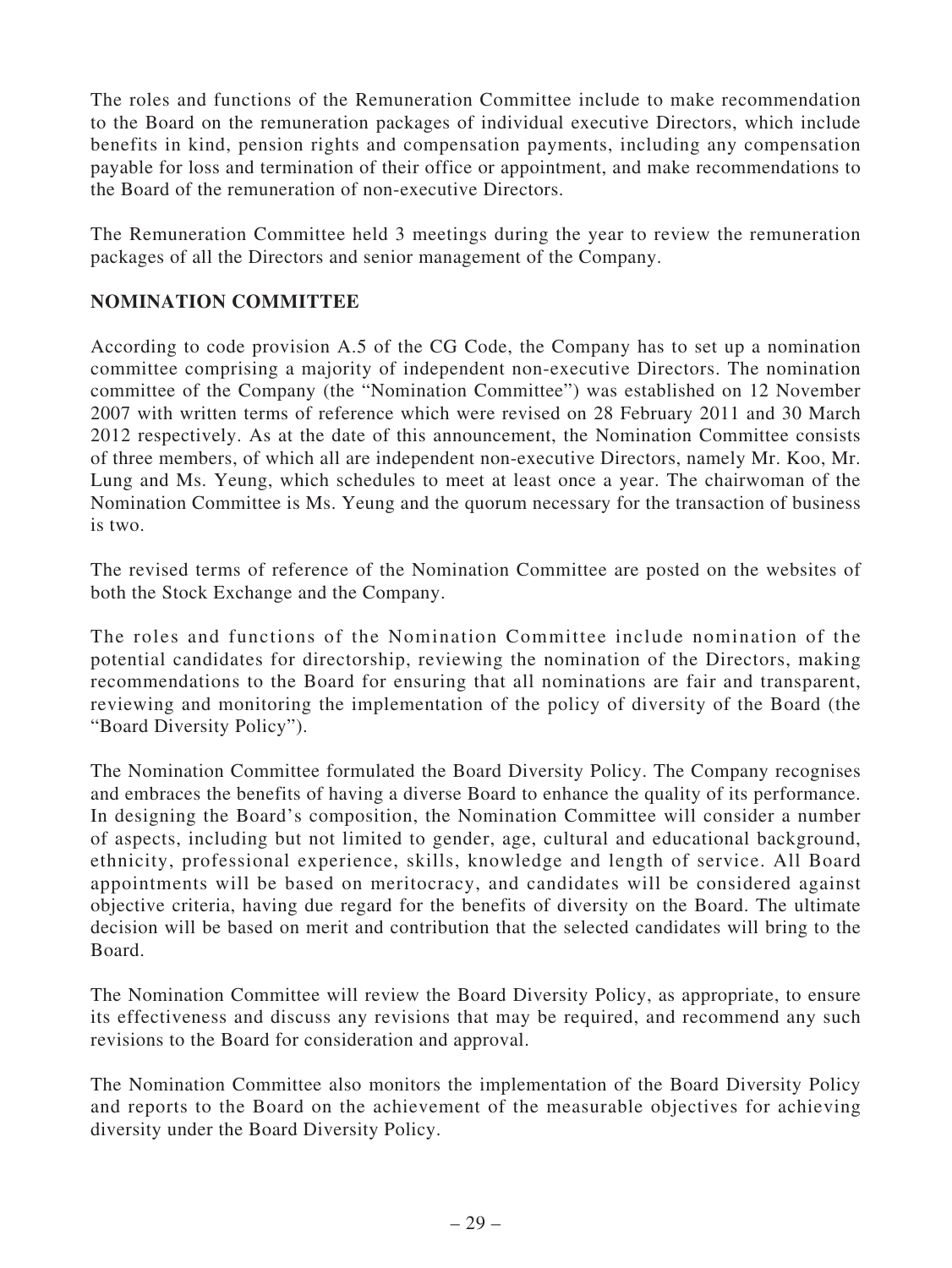The Nomination Committee held 3 meetings during the year to review the structure, size and composition of the Board, assess the independence of independent non-executive Directors, make recommendations to the Board relating to the renewal services of non-executive Director and independent non-executive Directors and to review the Board Diversity Policy.

### **AUDIT COMMITTEE**

According to the Listing Rules, the Company has to establish an audit committee comprising at least three members who must be non-executive directors only, and the majority thereof must be independent non-executive directors, at least one of whom must have appropriate professional qualifications, or accounting or related financial management expertise. The audit committee of the Company (the "Audit Committee") was established on 23 March 2007 with written terms of reference which were revised on 28 February 2011 and 30 March 2012 respectively. During the year, the Audit Committee was chaired by Mr. Koo and as at the date of this announcement, all Audit Committee members are independent non-executive Directors, namely Mr. Koo, Mr. Lung and Ms. Yeung.

The revised terms of reference of the Audit Committee are available on the websites of the Stock Exchange and the Company.

The primary duties of the Audit Committee are to review and supervise the financial reporting process and internal controls system of the Group and provide advice and comments on the Company's draft annual reports and accounts, half-year reports and quarterly reports to Directors.

The Audit Committee held 4 meetings during the year and had reviewed the audited consolidated financial statements for the year ended 30 June 2014 and the unaudited consolidated financial statements for the three months ended 30 September 2014, six months ended 31 December 2014 and nine months ended 31 March 2015 respectively, with the recommendations to the Board for approval; and to review the accounting principles and policies adopted by the Group and its financial reporting functions and internal control system. During the year, the Audit Committee met the Company's auditor twice.

The Group's unaudited consolidated quarterly, interim results and audited consolidated annual results for the year have been reviewed by the Audit Committee, which was of the opinion that the preparation of such results complied with the applicable accounting standards and requirements and that adequate disclosures have been made. The Audit Committee has also reviewed the audited consolidated financial statement for the year ended 30 June 2015.

### **PURCHASE, REDEMPTION OR SALE OF THE LISTED SECURITIES OF THE COMPANY**

Neither the Company, nor any of its subsidiaries has purchased, redeemed or sold any of the Company's listed shares during the year.